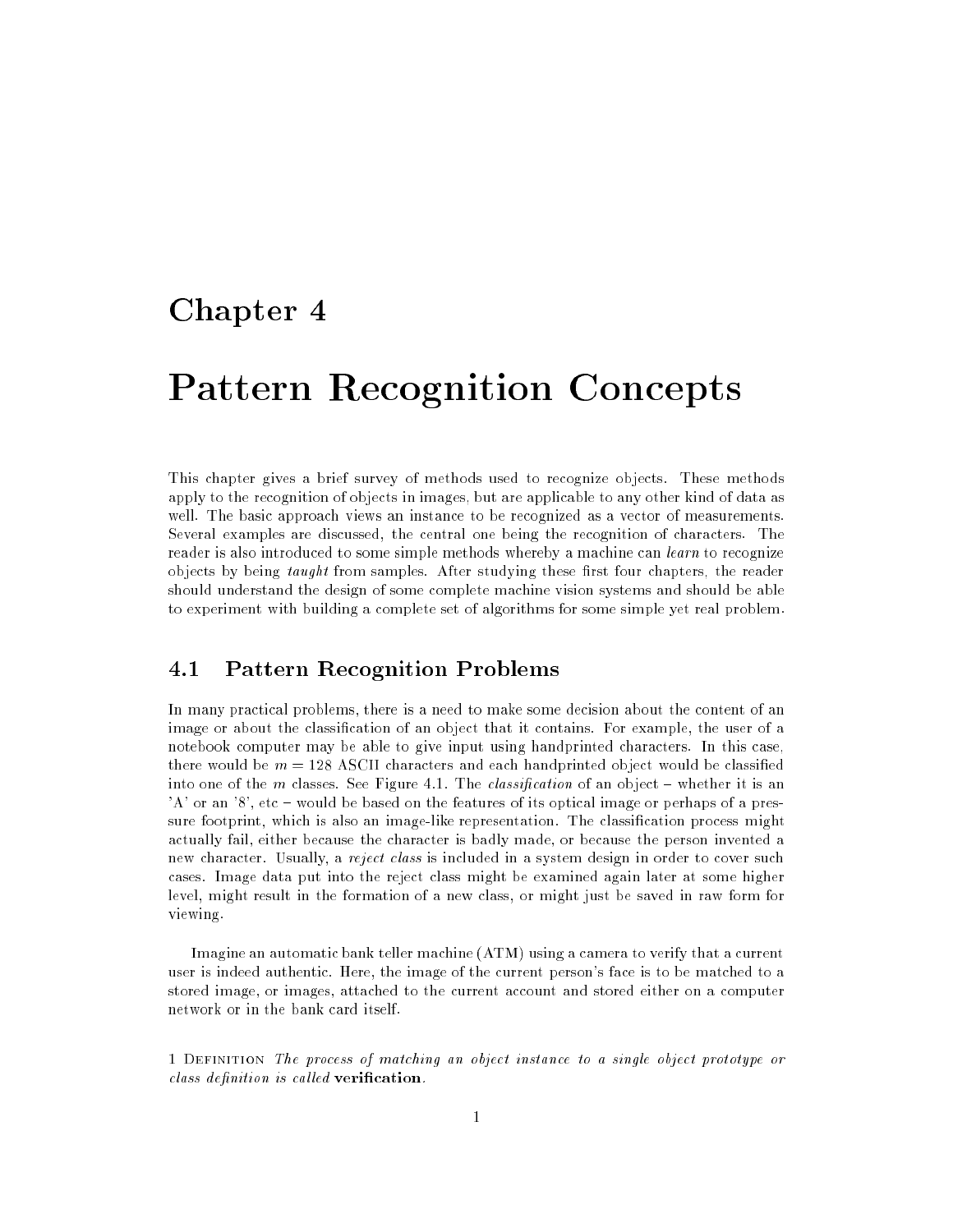| 00000000000000000000 |
|----------------------|
| 00000000011110000000 |
| 00000001100001100000 |
| 00000011000000110000 |
| 00000100000000010000 |
| 00001100000000011000 |
| 00001000000000001000 |
| 00001000000000011000 |
| 00001100000000010000 |
| 00000100000000110000 |
| 00000111000000100000 |
| 00000011100111100000 |
| 00000000111100000000 |
| 00000011000111000000 |
| 00000110000001100000 |
| 00001100000000110000 |
| 00011000000000011000 |
| 0011000000000001000  |
| 0010000000000001100  |
| 00010000000000011000 |
| 00011000000000010000 |
| 00001000000000110000 |
| 00001110000011100000 |
| 00000011111110000000 |
| 00000000000000000000 |
|                      |

Figure 4.1: Binary images of 'A' and '8'.

In another application, introduced in the exercises of Chapter 1, a food market recognition system would classify fruits and vegetables placed on the checker's scale. The classes would be the set of all identifiable produce items, such as Ida apples, Fuji apples, collard greens, spinach greens, mushrooms, etc., each with a separate name and per pound charge 1.

One definition for *recognition* is to know again. A recognition system must contain some memory of the objects that it is to recognize. This memory representation might be built in, perhaps as is the frog's model of a fly; or might be taught by provision of a large number of samples, as a schoolteacher teaches the alphabet; or it might be programmed in terms of specific image features, perhaps as a mother would teach a child to recognize fire trucks versus buses. Recognition and learning of patterns are subjects of considerable depth and interest to cognitive pyschology, pattern recognition, and computer vision. This chapter takes a practical approach and describes methods that have had success in applications, leaving some pointers to the large theoretical literature in the references at the end of the chapter.

<sup>1</sup> Such a system, called Veggie Vision, has already been developed by IBM.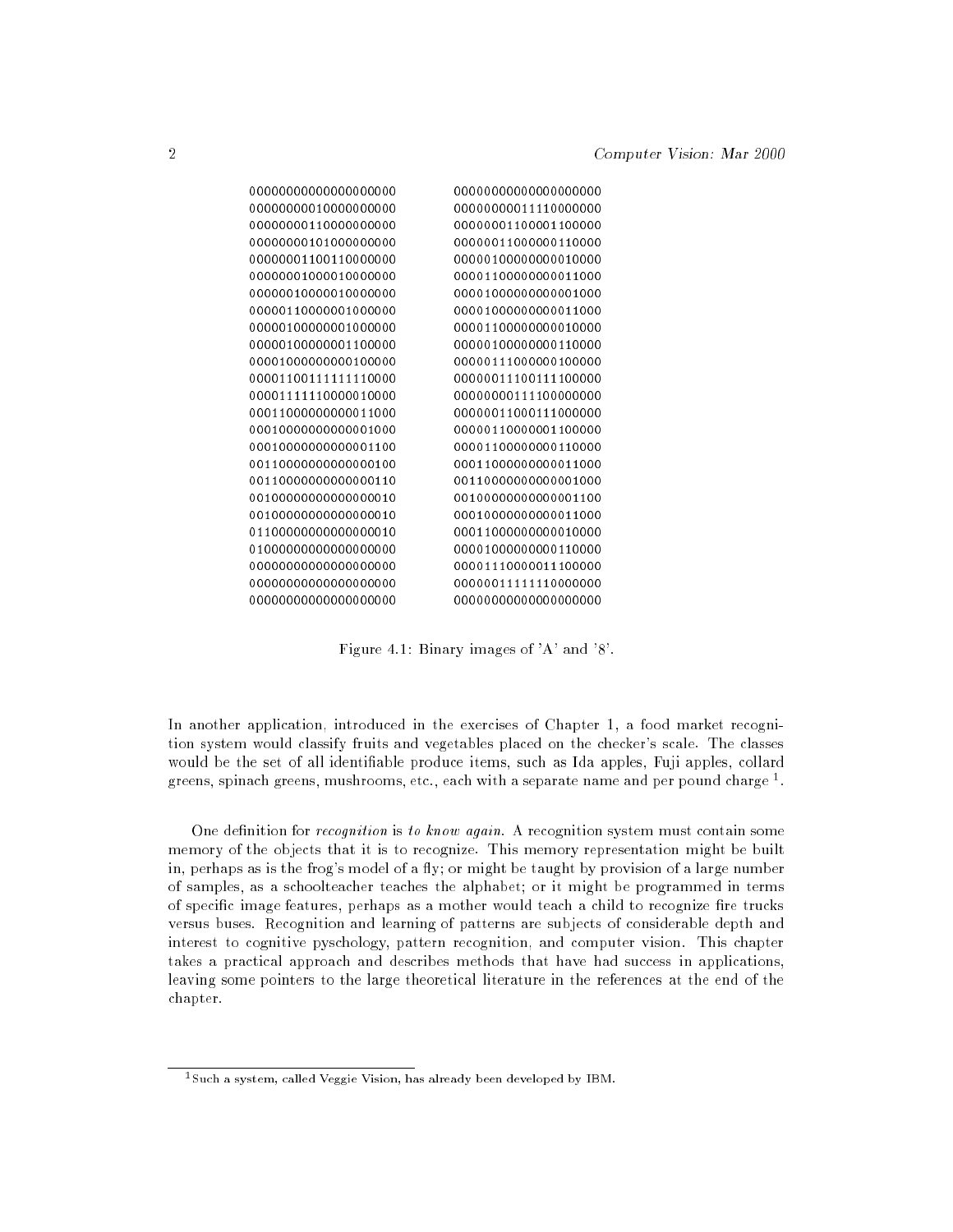#### Common model for classification 4.2

We summarize the elements of the *common model of* classification: this breakdown is practical rather than theoretical and done so that pattern recognition systems can be designed and built using separately developed hardware and software modules.

### **Classes**

There is a set of  $m$  known classes of objects. These are known either by some description or by having a set of examples for each of the classes. For example, for character classification, we have either a description of the appearance of each character or we have a set of samples of each. In the general case, there will be a special reject class for objects that cannot be placed in one of the known classes.

2 DEFINITION An ideal class is a set of objects having some important common properties: in practice, a class to which an object belongs is denoted by some class label. Classification is a process that assigns a label to an object according to some representation of the  $object's$  properties. A classifier is a device or algorithm which inputs an object representation and outputs a class label.

3 Definition A reject class is a generic class for objects that cannot be placed in any of the designated known classes.

### Sensor/transducer

There must be some device to sense the actual physical object and output a (usually digital) representation of it for processing by machine. Most often, the sensor is selected from existing sensors (off-the-shelf) built for a larger class of problems. For example, to classify vegetables in the supermarket, we could first try using a general color camera that would provide an image representation from which color, shape, and texture features could be obtained. To recognize characters made by an impression using a stylus, we would use a pressure sensitive array.

Since this is a book about machine vision, sensors that produce 2D arrays of sensed data are of most interest. However, pattern recognition itself is more general and just as applicable to recognizing spoken phone numbers, for example, as phone numbers written on paper.

### Feature extractor

The feature extractor extracts information relevant to classication from the data input by the sensor. Usually, feature extraction is done in software. Software can be adapted to the sensor hardware on the input side and can evolve through research and development to output results highly relevant to classification. Many image features were defined in the previous chapter.

### Classifier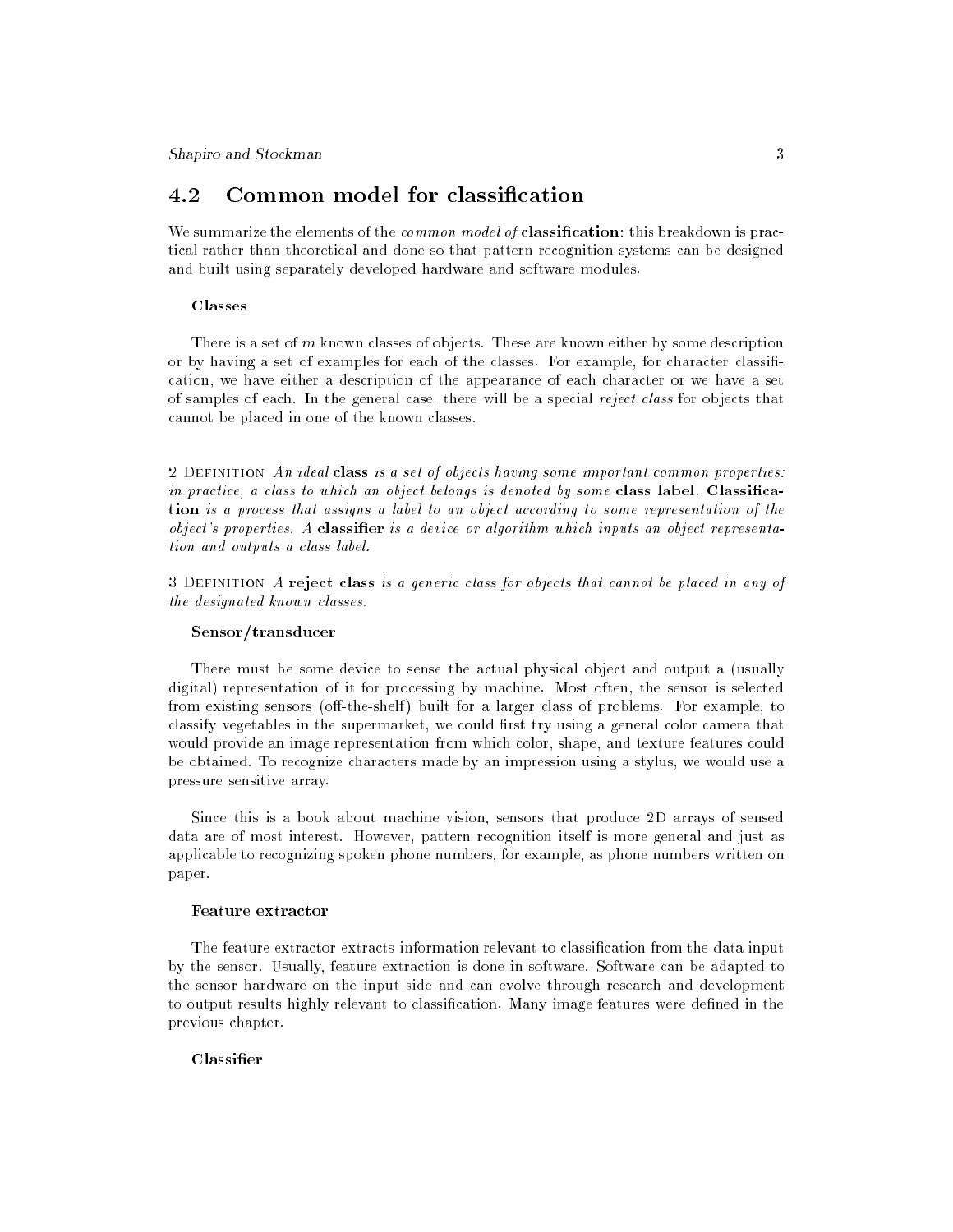

Figure 4.2: Classification system diagram: discriminant functions  $f(\mathbf{x}, K)$  perform some computation on input feature vector  $\bf{x}$  using some knowledge  $\bf{K}$  from training and pass results to a final stage that determines the class.

The classier uses the features extracted from the sensed object data to assign the object to one of the m designated classes  $C_1, C_2, \ldots, C_{m-1}, C_m = C_r$ , where  $C_r$  denotes the reject class.

A block diagram of a classification system is given in Figure  $4.2$ . A d-dimensional feature vector  $\bf{x}$  is the input representing the object to be classified. The system has one block for each possible class, which contains some knowledge  $K$  about the class and some processing capability. Results from the  $m$  computations are passed to the final classification stage, which decides the class of the object. The diagram is general enough to model the three different types of classification discussed below: (a) classification using the nearest mean, (b) classification by maximum a posteriori probability, and (c) classification using a feed-forward articial neural network.

### Building the classication system

Each of the system parts has many alternative implementations. Image sensors were treated in Chapter 2. Chapter 3 discussed how to compute a number of different features from binary images of objects. Computing color and texture features is treated in Chapters 6 and 7. The character recognition example is again instructive. Characters written in a 30 x 20 window would result in 600 pixels. Feature extraction might process these 600 pixels and output 10 to 30 features on which to base the classification decisions. This example is developed below.

Another common name for the feature extractor is the preprocessor. Between the sensor and the classifier, some filtering or noise cleaning must also be performed that should be part of the preprocessing. Some noise cleaning operations were seen in Chapter 3 and more will be studied in Chapter 5. The division of processing between feature extraction and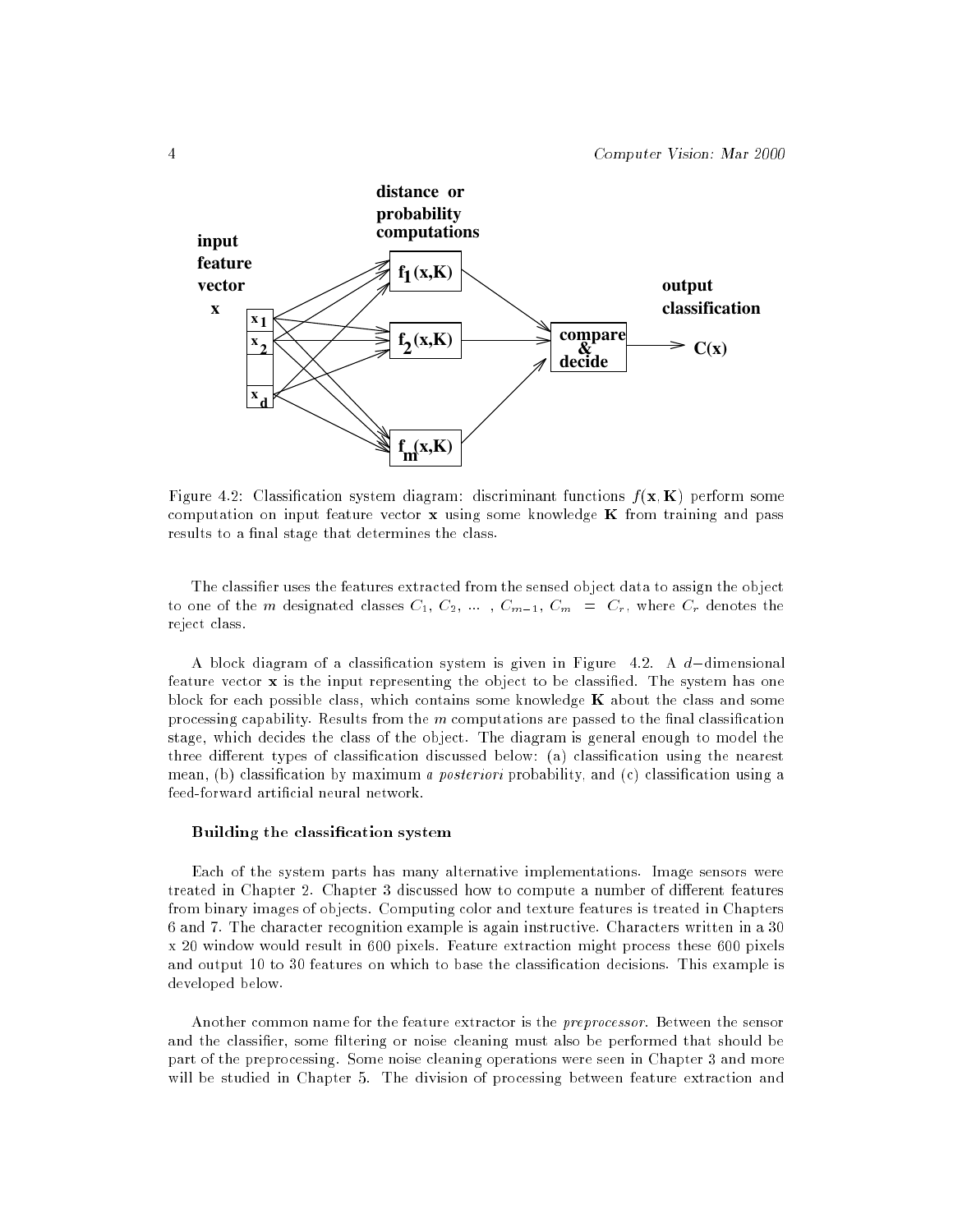

Figure 4.3: The *receiver operating curve* or "ROC" plots correct detection rate versus false alarm rate. Generally, the number of false alarms will go up as the system attempts to detect higher percentages of known objects. Modest detection performance can often be achieved at a low cost in false alarms, but correct detection of nearly all objects will cause a large percentage of unknown objects to be incorrectly classied into some known class.

classication is usually somewhat arbitrary and more due to engineering concerns than to some inherent properties of an application. Indeed, we will look at neural nets, which can do one step classication directly from the input image.

### Evaluation of system error

The error rate of a classification system is one measure of how well the system solves the problem for which it was designed. Other measures are speed, in terms of how many objects can be processed per unit time, and expense, in terms of hardware, software, and development cost. Performance is determined by both the errors and rejections made; classifying all inputs into the reject class means that the system makes no errors but is useless.

4 DEFINITION (CLASSIFICATION ERROR) The classifier makes a classification error whenever it classifes the input object as class  $C_i$  when the true class is class  $C_j$ ;  $i \neq j$  and  $C_i \neq C_r$ , the reject class.

5 DEFINITION (EMPIRICAL ERROR RATE) The empirical error rate of a classification system is the number of errors made on independent test data divided by the number of classi fications attempted.

6 DEFINITION (EMPIRICAL REJECT RATE) The empirical reject rate of a classification system is the number of rejects made on independent test data divided by the number of classifications attempted.

7 Definition (Independent Test Data) Independent test data are sample objects with true class known, including objects from the \reject class", that were not used in designing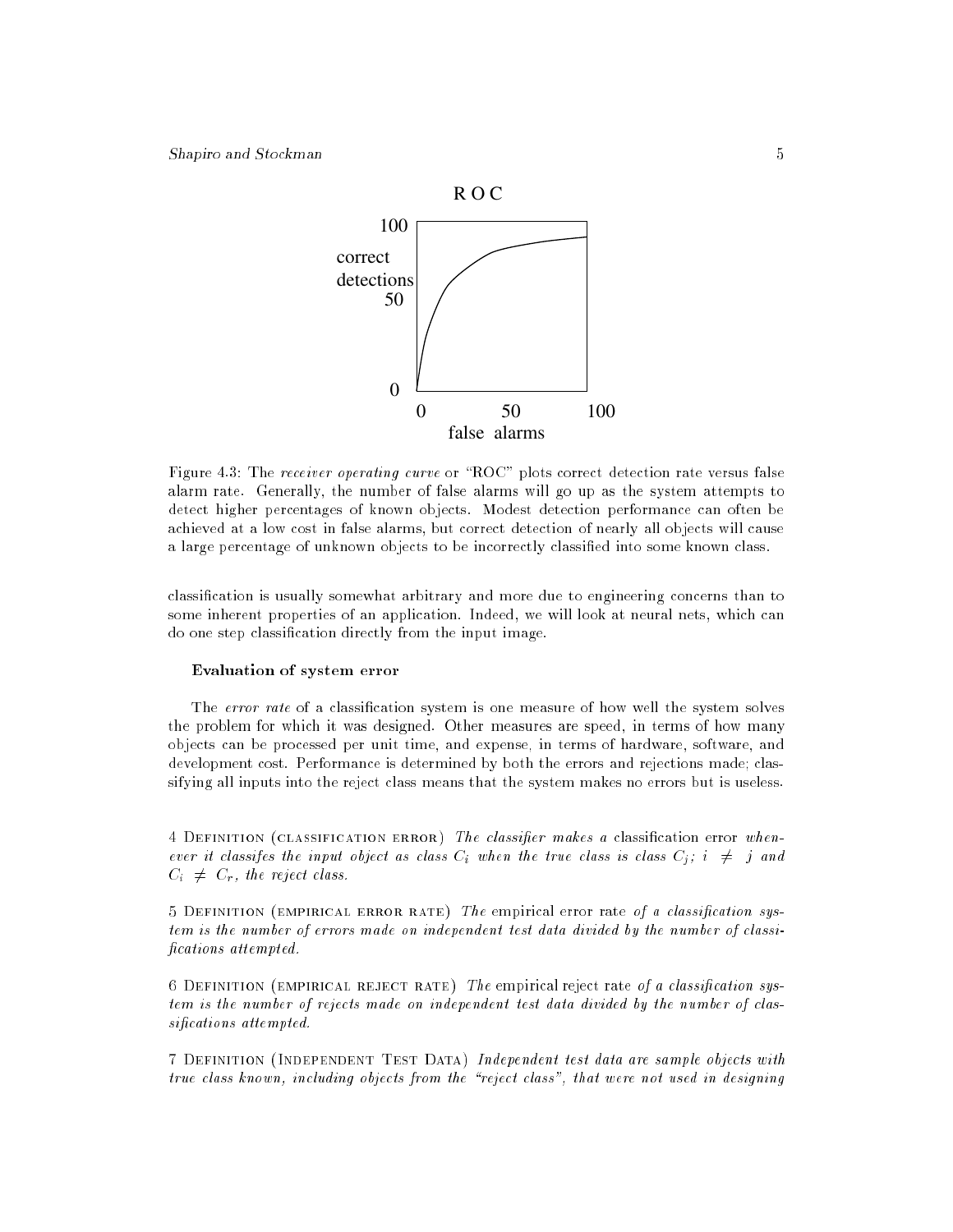### the feature extraction and classication algorithms.

The above definitions can be used in practice to test the performance of a classification system. We must be very careful to insure that the samples used to design and those used to test the system are representative of the samples that the system will have to process in the future; and, samples used to test the system must be independent of those used to design it. Sometimes, we assume that our data follows some theoretical distribution. With this assumption, we are able to compute a theoretical probability of error for future performance, rather than just an empirical error rate from testing. This concept will be discussed below.

Suppose a handprinted character recognition module for a hand-held computer correctly recognizes 95% of a user's input characters. Given that the user may have to edit an input document anyway, a 5% error rate may be acceptable. Interestingly, such a system might actually train the user, as well as the user training the system, so that performance gradually improves. For example, perhaps the user learns to more carefully close up 8's so that they are not confused with 6's. For a banking system that must read hand-printed digits on deposit slips, a 5% error rate might be intolerable.

### False alarms and false dismissals

Some problems are special two-class problems where the meaning of the classes might be (a) good object versus bad object, (b) object present in the image versus object absent, or (c) person has disease D versus person does not have disease D. Here, the errors take on special meaning and are not symmetric. Case (c) is most instructive: if the system incorrectly says that the person does have disease D then the error is called a *false alarm or false* positive; whereas, if the system incorrectly says that the person does not have disease D, then the error is called a false dismissal or false negative. In the case of the false alarm, it probably means that the person will undergo the cost of more tests, or of taking medicine that is not needed. In the case of false dismissal, the diagnosis is missed and the person will not be treated, possibly leading to grave circumstances. Because the cost of the errors differ greatly, it may make sense to bias the decision in order to minimize false dismissals at the cost of increasing the number of false alarms. Case (a) is less dramatic when the problem is to cull out bruised cherries; a false alarm may mean that the cherry goes into a pie rather than in the produce bin where it would have had more value. False alarms in case (b) may mean we waste energy by turning on a light when there really was no motion in the scene or that we counted an auto on the highway when one really did not pass by: false dismissals in case (b) also have interesting consequences. Figure 4.3 shows a typical receiver operating curve, which relates false alarm rate to detection rate. In order to increase the percentage of objects correctly recognized, one usually has to pay a cost of incorrectly passing along objects that should be rejected.

# 4.3

In the application of document retrieval (DR) or image retrieval, the objective is to retrieve interesting objects of class  $C_1$  and not too many uninteresting objects of class  $C_2$  according to features supplied in a user's query. For example, the user might be interested in retrieving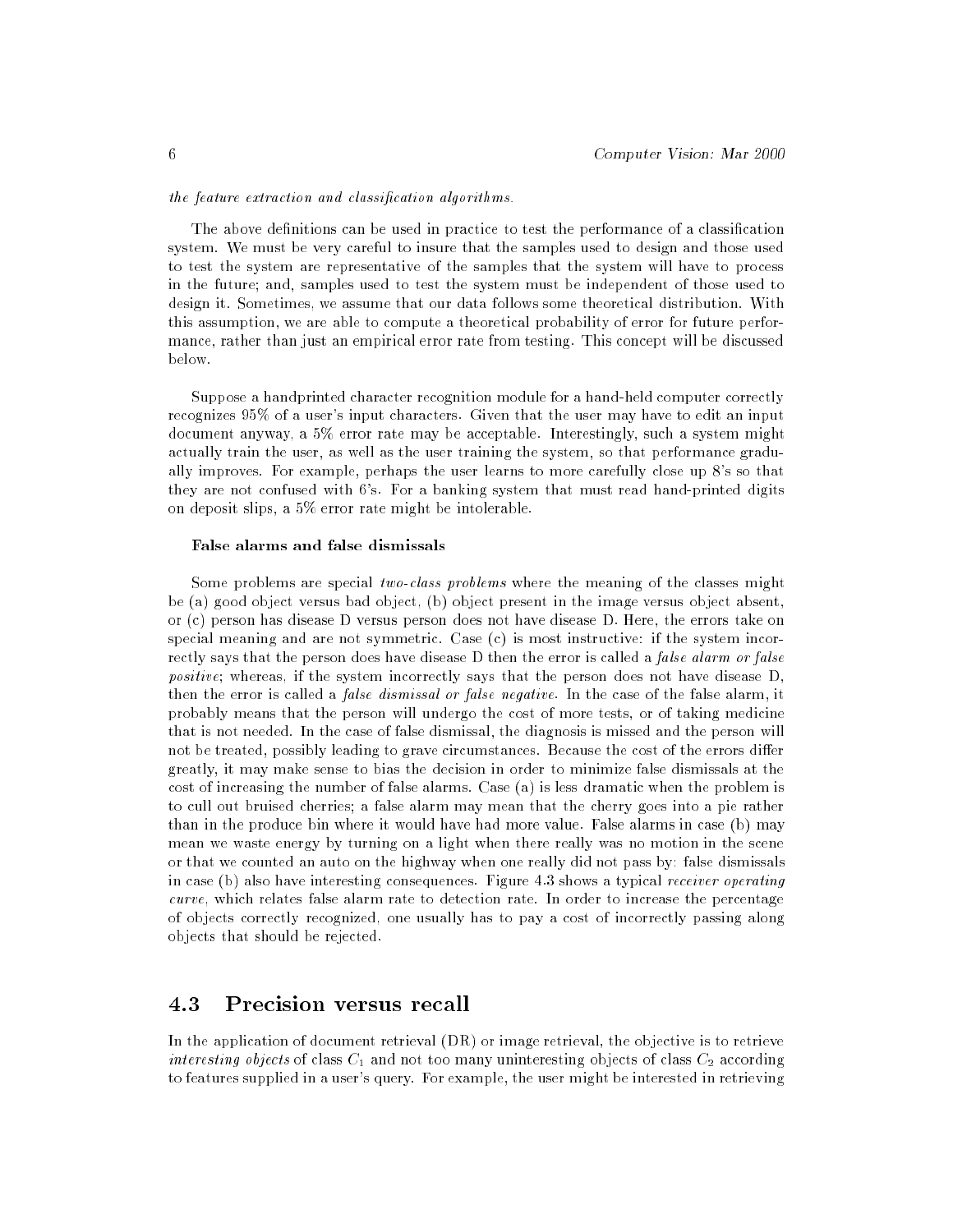images of sunsets, or perhaps horses. The performance of such a system is characterized by its *precision* and *recall*.

8 DEFINITION (PRECISION) The precision of a DR system is the number of relevant documents (true  $C_1$ ) retrieved divided by the total number of documents retrieved (true  $C_1$  plus false alarms actually from  $C_2$ ).

9 DEFINITION (RECALL) The recall of a DR system is the number of relevant documents retrieved by the system divided by the total number of relevant documents in the database. Equivalently, this is the number of true  $C_1$  documents retrieved divided by the total of the true  $C_1$  documents retrieved and the false dismisals.

For example, suppose an image database contains 200 sunset images that would be of interest to the user and that the user hopes will match the query. Suppose the system retrieves 150 of those 200 relevant images and 100 other images of no interest to the user. The precision of this retrieval (classification) operation is  $150/250 = 60\%$  while the recall is  $150/200 = 75\%$ . The system could obtain 100% recall if it returned all images in the database, but then its precision would be terrible. Alternatively, if the classification is tightly set for a low false alarm rate, then the precision would be high, but the recall would be low. Image database retrieval will be examined in some detail in Chapter 8.

#### Features used for representation 4.4

A crucial issue for both theory and practice is what representation or encoding of the object is used in the recognition process? Alternatively, what features are important for recognition? Let's return to the handprinted character recognition application. Suppose that individual characters can be isolated by a connected components algorithm or by requiring the writer to write them in designated boxes and that we have the following features of each computed by the methods of Chapter 3.

- the area of the character in units of black pixels.
- $\bullet$  the *height* and *width* of the bounding box of its pixels.
- the *number of holes* inside the character.
- $\bullet$  the number of strokes forming the character.
- $\bullet$  the *center (centroid)* of the set of pixels.
- $\bullet$  the *best axis direction* through the pixels as the axis of least inertia.
- the second moments of the pixels about the axis of least inertia and most inertia.

Using common-sense reasoning, we can make a table of the properties of characters in terms of these features. The table can be refined by studying the properties of many samples of each character. After doing this, we might have a short decision procedure to classify characters, or at least a set of prototypes to be used for comparison.

Table 4.1 shows 8 features for 10 different characters. For now, assume that there is no error in computing the features. A sequential decision procedure can be used to classify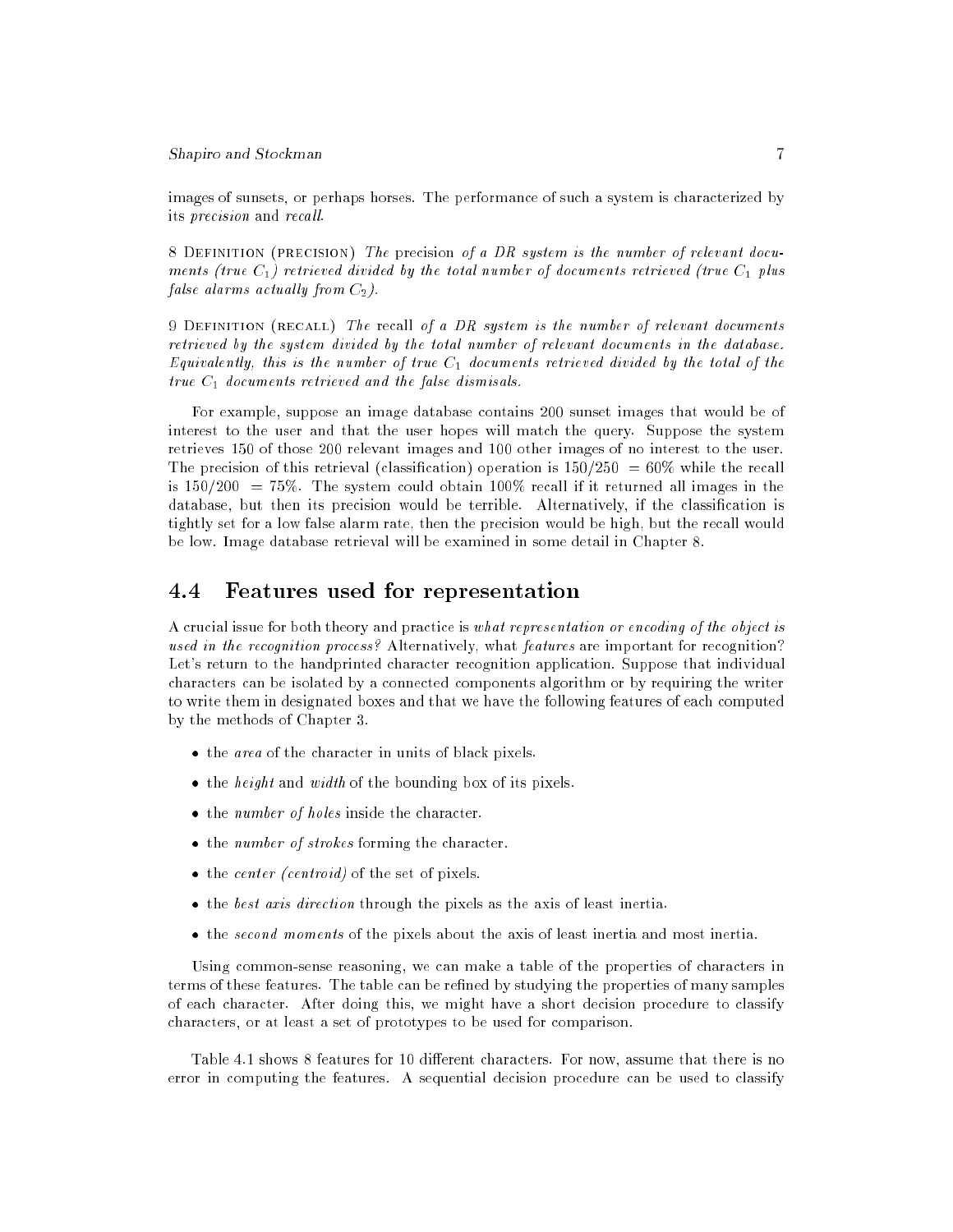| (class)<br>character | area   | height | width | number<br>#holes | number<br>#strokes | (cx, cy)<br>center | best<br>axis | least<br>inertia |
|----------------------|--------|--------|-------|------------------|--------------------|--------------------|--------------|------------------|
|                      |        |        |       |                  |                    |                    |              |                  |
| $, \mathbf{A}$ ,     | medium | high   | 3/4   | 1                | 3                  | 1/2, 2/3           | 90           | medium           |
| , B                  | medium | high   | 3/4   | $\overline{2}$   | 1                  | 1/3, 1/2           | 90           | large            |
| ,8,                  | medium | high   | 2/3   | $\overline{2}$   | $\Omega$           | 1/2, 1/2           | 90           | medium           |
| ,0,                  | medium | high   | 2/3   | 1                | $\mathbf 0$        | 1/2, 1/2           | 90           | large            |
| ,1,1                 | low    | high   | 1/4   | $\circ$          | 1                  | 1/2, 1/2           | 90           | $\log$           |
| 2間?                  | high   | high   | 1     | $\Omega$         | 4                  | 1/2, 2/3           | 90           | large            |
| , x                  | high   | high   | 3/4   | $\Omega$         | $\overline{2}$     | 1/2, 1/2           | ?            | large            |
| $, \ldots$           | medium | 100    | 1/2   | $\circ$          | $\Omega$           | 1/2, 1/2           | ?            | large            |
| $, -$                | low    | 100    | 2/3   | $\Omega$         | 1                  | 1/2, 1/2           | $\Omega$     | low              |
| , , ,                | low    | high   | 2/3   | $\circ$          | 1                  | 1/2, 1/2           | 60           | low              |

Table 4.1: Example features for a sample character set.

instances of these 10 classes as given in Algorithm 1. This structure for classification is called a *decision tree*. Decisions shown in the table are easily implemented in a computer program that has access to the feature values. At each point in the decision process, a small set of features is used to branch to some other points of the decision process; in the current example only one feature is used at each decision point. The branching process models the reduction in the set of possibilities as more features are successively considered.

The current example is used because of its intuitive value. It is naive to suppose that the decision procedure sketched so far is close to a decision procedure that would perform well in a real handprinted character recognition system. Reliably defining and computing the number of strokes, for instance, is very difficult, although we will see a method that might work in Chapter 10. Moreover, methods from Chapters 3 and 5 are needed to remove some of the variations in the data before features are extracted. In some controlled industrial environments, one can set up such simple classication procedures and then adjust the quantitative parameters according to measurements made from sample images. We should expect variations of features within the same class and overlap of some features across classes. Some methods to handle such variation and overlap are studied next.

## 4.5 Feature Vector Representation

Objects may be compared for similarity based on their representation as a vector of measurements. Suppose that each object is represented by exactly d measurements. The  $i-th$ coordinate of such a feature vector has the same meaning for each object  $A$ ; for example, the first coordinate might be object area, the second coordinate the row moment  $\mu_{rr}$  defined in the previous chapter, the third coordinate the elongation, and so on. It is convenient for each measurement to be a real or floating point number. The similarity, or closeness, between the the feature vector representations of two objects can then be described using the Euclidean distance between the vectors defined in Equation 4.1. As is shown in Figure 4.4 and discussed in the next section, sometimes the Euclidean distance between an observed vector and a stored class prototype can provide a useful classification function.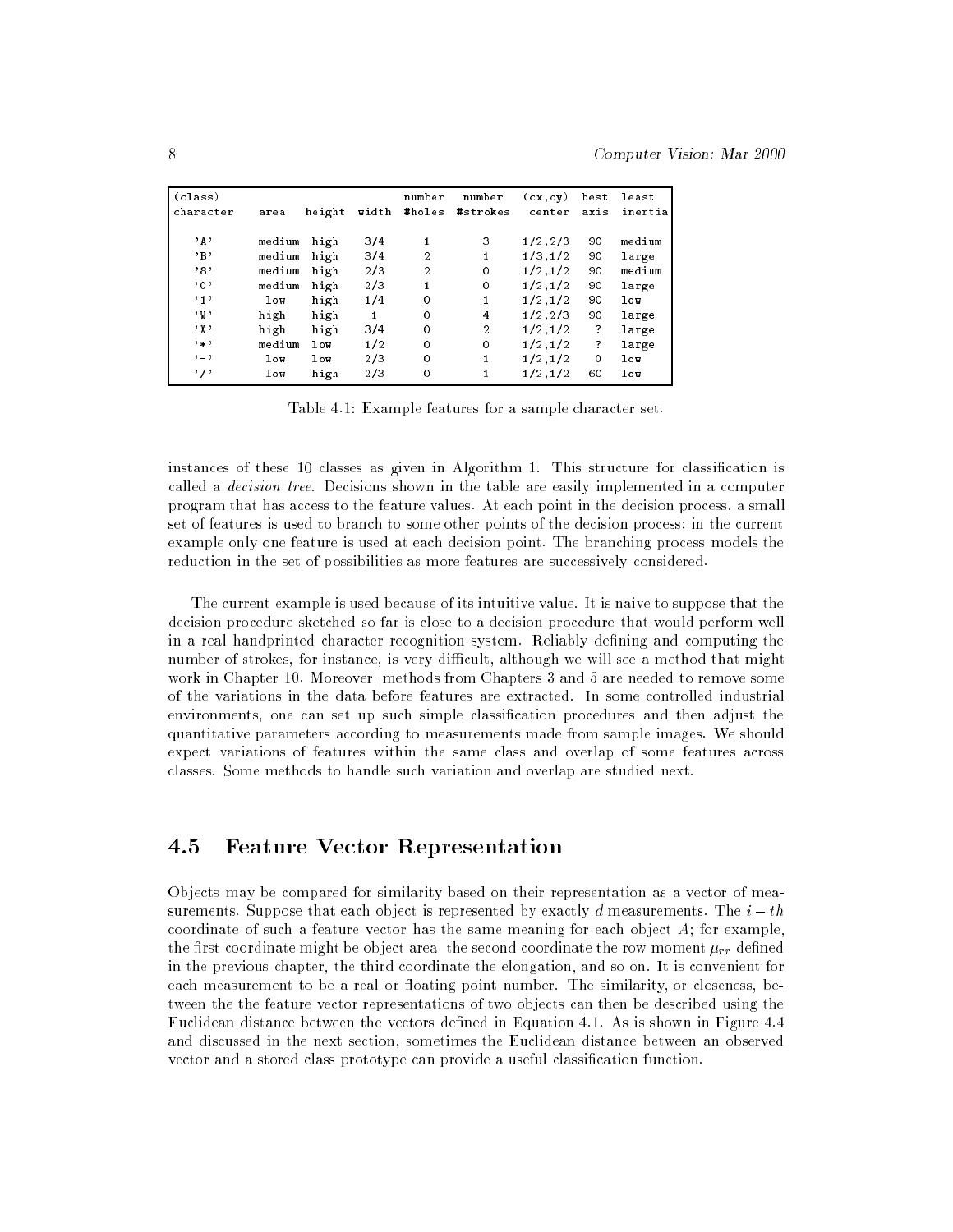```
input: feature vector with [ #holes, #strokes, moment of inertia ]
output: class of character
 case of #holes
    0: character is 1, W, X, *, -, or /
         case of moment about axis of least inertia
            low: character is 1, -, or /
                   case of best axis direction
                      0: character is -
                      60: character is /
                     90: character is 1
          large: character is W or X
                   case of #strokes
                      2: character is X
                      4: character is W
    1: character is A or O
         case of #strokes
            0: character is o
            3: character is A
    2: character is B or 8
         case of #strokes
            0: character is 8
            1: character is B
```
Algorithm 1: Simple decision procedure to classify characters from a set of eight possible characters.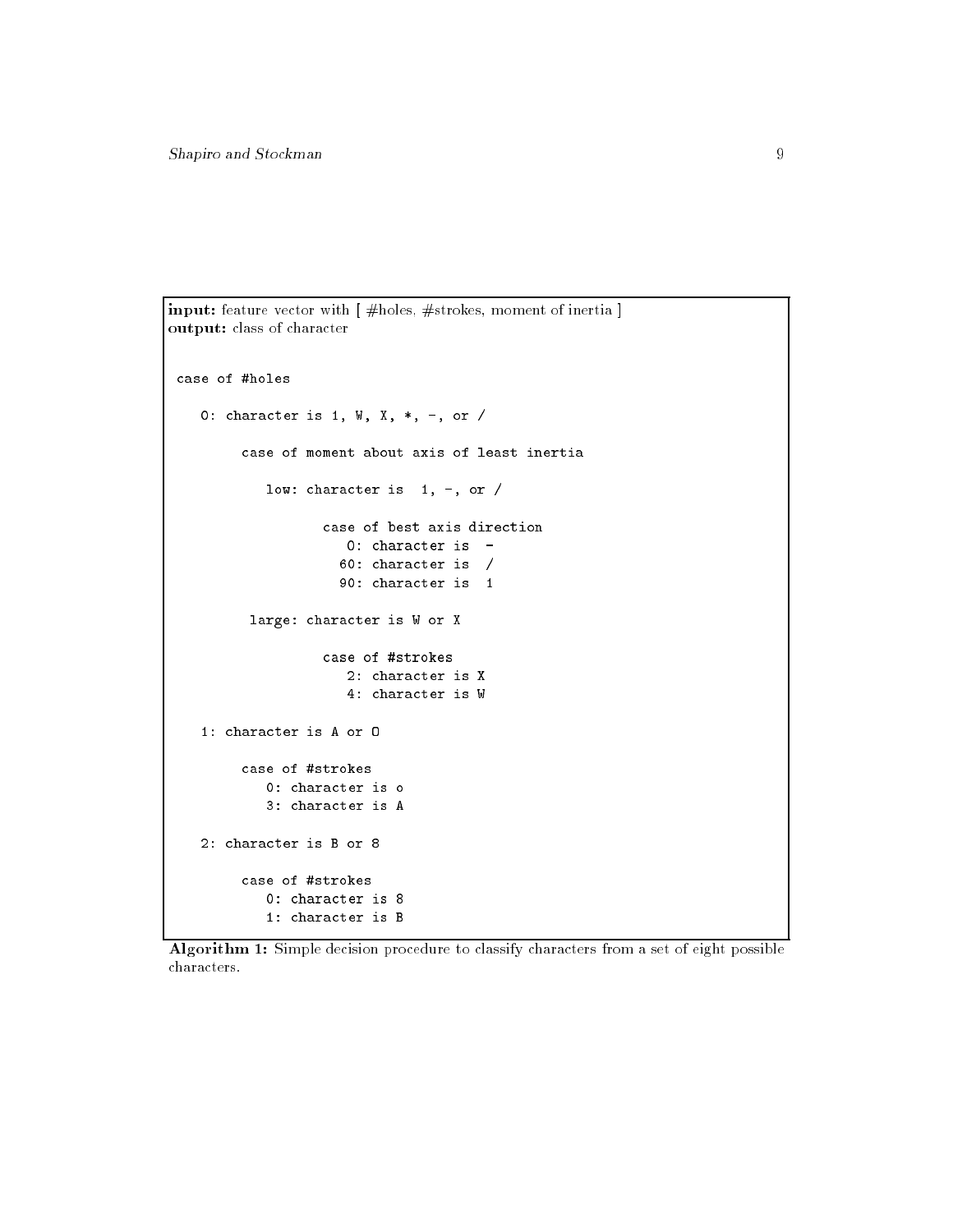10 DEFINITION The Euclidean distance between two d-dimensional feature vectors  $\mathbf{x}_1$  $and\ \mathbf{x_{2}}\ is$ 

$$
\|\mathbf{x_1} - \mathbf{x_2}\| = \sqrt{\sum_{i=1,d} (\mathbf{x_1}[i] - \mathbf{x_2}[i])^2}
$$
(4.1)

#### Implementing the Classifier 4.6

We now return to the classical paradigm, which represents an unknown object to be classi fied as a vector of atomic features. A recognition system can be designed in different ways based on feature vectors learned from samples or predicted from models. We examine two alternate methods of using a database of training samples. Assume that there are  $m$  classes of objects, not including a reject class, and that we have  $n_i$  sample vectors for class i. In our character recognition example from Algorithm 1, we had  $m = 10$  classes of characters; perhaps we would have  $n_i = 100$  samples from each. The feature vectors have dimension  $d = 8$  in this case.

### Classication using the nearest class mean



Figure 4.4: Two compact classes: classication using nearest mean will yield a low error rate.

A simple classication algorithm is to summarize the sample data from each class using the class mean vector, or *centroid*,  $\bar{\mathbf{x_i}} = 1/n_i \sum_{j=1,n_i} \mathbf{x}_{i,j}$  where  $\mathbf{x}_{i,j}$  is the  $j-th$  sample feature vector from class i. An unknown object with feature vector x is classified as class i if it is  $[much]$  closer to the mean vector of class i than to any other class mean vector. We have the opportunity to put  $\bf{x}$  into the reject class if it is not close enough to any of the sample means. This classification method is simple and fast and will work in some problems where the sample vectors from each class are compact and far from those of the other classes. A simple two class example with feature vectors of dimension  $d = 2$  is shown in Figure 4.4: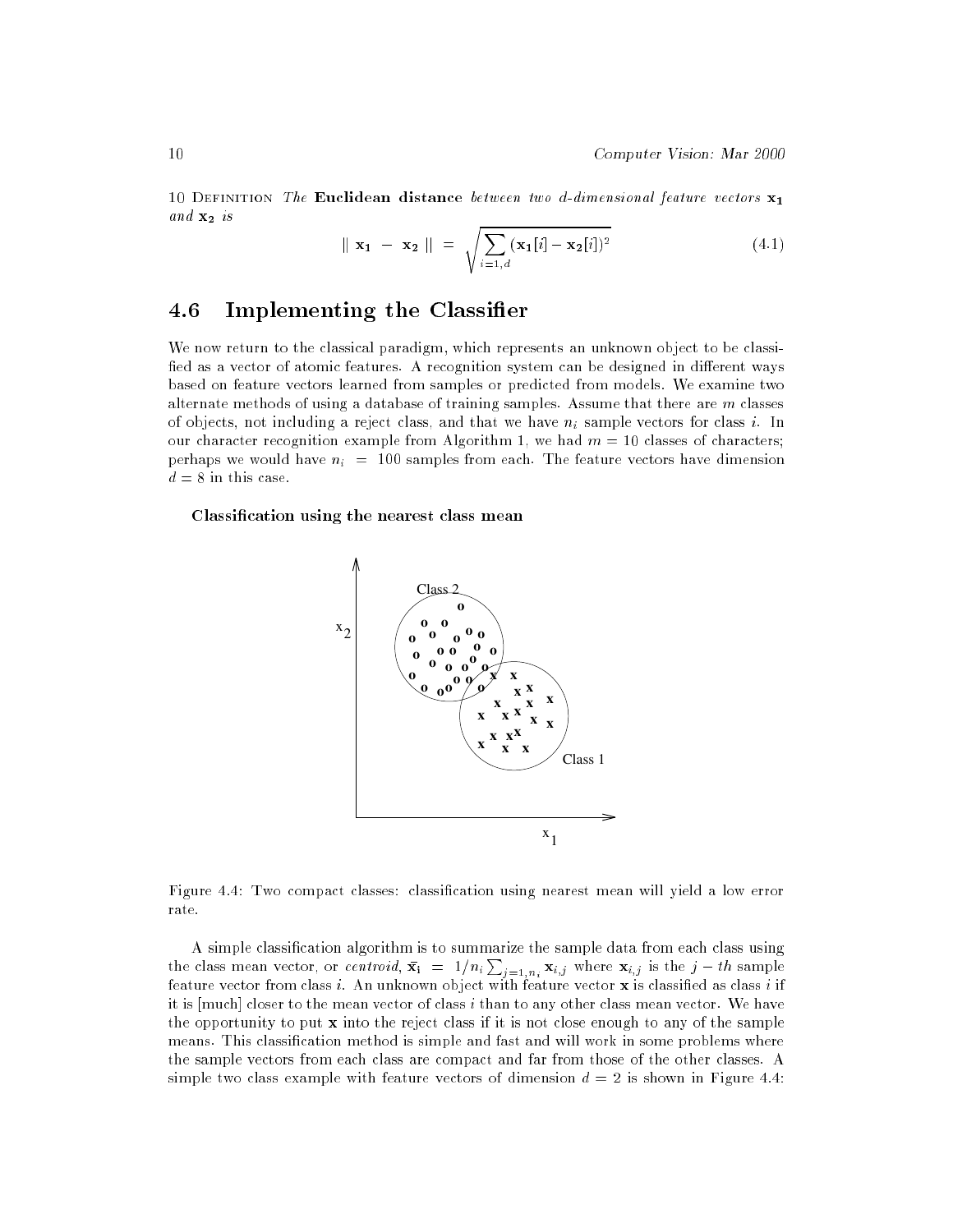sample vectors of class one are denoted by x and those of class two are denoted by o. Since there are samples of each class that are equidistant from both class centroids, the error rate will not be zero, although we expect it to be very low if the structure of the samples well represents the structure of future sensed objects. We now have one concrete interpretation for the function boxes of Figure 4.2: the  $i$ -th function box computes the distance between unknown input  $x$  and the mean vector of training samples from that class. The training samples constitute the knowledge  $K$  about the class.

### Exercise 1 classifying coins

Obtain 10 samples of each coin used in the U.S. (penny, nickle, dime, quarter, half-dollar, dollar). Using a micrometer, measure the diameter and thickness of each of the 60 samples to the nearest 0.01 in. and then create a scatter plot of the six classes as done in Figure 4.4. (Always measure the thickness either at the center or across the edge.) Estimate the error rate of a classier based on the nearest mean computation.

Difficulties can arise when the structure of class samples is complex. Figure 4.5 shows a case where class samples are well separated, but the structure is such that nearest mean classification will yield poor results for multiple reasons. First of all, class two  $(o)$  is multimodal: its samples lie in two separate compact clusters that are not represented well by the overall mean that lies midway between the two modes. Several of the samples from class one  $(x)$  are closer to the mean of class two than to the mean of class one. By studying the samples, we might discover the two modes of class two and be able to separate class two into two subclasses represented by two separate means. While this is simple using a 2D scatter plot as in Figure 4.5, it may be very difficult to understand the structure of samples when dimension d is much higher than 2. A second problem is due to the elongation of classes one and three. Clearly, samples of class three with large coordinate  $x_2$  are closer to the mean of class two than they are to the mean of class three. Similarly, samples of class one  $(x)$ with small coordinate  $x_1$  will still be closer to the mean of one of the subclasses of class two, even if class two is split into two modes. This problem can be reduced by modifying the distance computation to take into consideration the different spread of the samples along the different dimensions.

We can compute a modified distance from unknown feature vector  $x$  to class mean vector  $\mathbf{x}_c$  by scaling by the spread, or standard deviation,  $\sigma_i$  of class c along each dimension  $i$ . The standard deviation is the square root of the variance.

### 11 DEFINITION scaled Euclidean distance from x to class mean  $x_c$ :

$$
\|\mathbf{x} - \mathbf{x}_{\mathbf{c}}\| = \sqrt{\sum_{i=1,d} ((\mathbf{x}[i] - \mathbf{x}_{\mathbf{c}}[i]) / \sigma_i)^2}
$$
(4.2)

Scaling is almost always required due to the different units along the different dimensions. For example, suppose we were classifying vehicles using features  $\mathbf{x}[1] = \text{length in feet}$ and  $\mathbf{x}[2] =$  weight in pounds: without scaling, the Euclidean distance would be dominated by the large numbers of pounds, which would overshadow any discrimination due to vehicle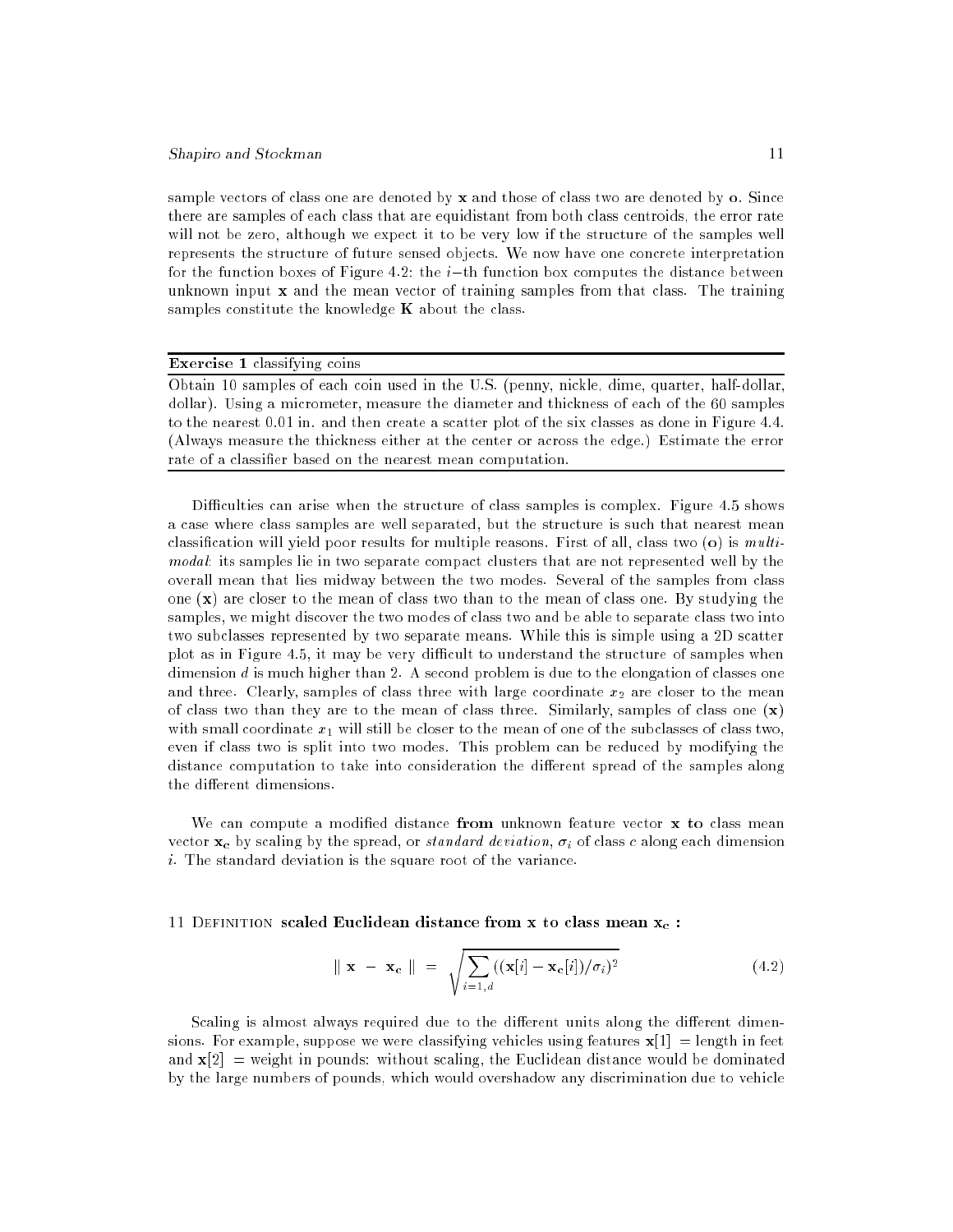

Figure 4.5: Three classes with complex structure: classication using nearest mean will yield poor results.

length.

In the case shown in Figure 4.5, with separate mean vectors for the two modes of class two, such separate class-dependent scaling of the features  $x_1$  and  $x_2$  would yield good classification results. Most cases are not so easy, however. If the ellipses representing the distribution of class samples are not aligned with the coordinate axes, as they are in Figure 4.5, then coordinate transformations are needed in order to properly compute the distance of an unknown sample to a class mean. This is discussed below under the Bayesian classi fication scheme. A harder problem results if the set of samples has a curved structure in d-dimensional space.

### Classication using the Nearest Neighbors

A more flexible but more expensive method of classification is to classify unknown feature vector x into the class of the individual sample closest to it. This is the *nearest neighbor*  $rule$ . Nearest neighbor classification can be effective even when classes have complex structure in  $d$ -space and when classes overlap. No assumptions need to be made about models for the distribution of feature vectors in space; the algorithm uses only the existing training samples. A brute force approach (algorithm below) computes the distance from x to all samples in the database of samples and remembers the minimum distance. One advantage of this approach is that new labeled samples can be added to the database at any time. There are data structures that can be used to eliminate many unnecessary distance computations. Tree-structured or gridded data sets are two examples that are described in the chapter references.

A better classication decision can be made by examining the nearest k feature vectors in the database.  $k > 1$  allows a better sampling of the distribution of vectors in d-space: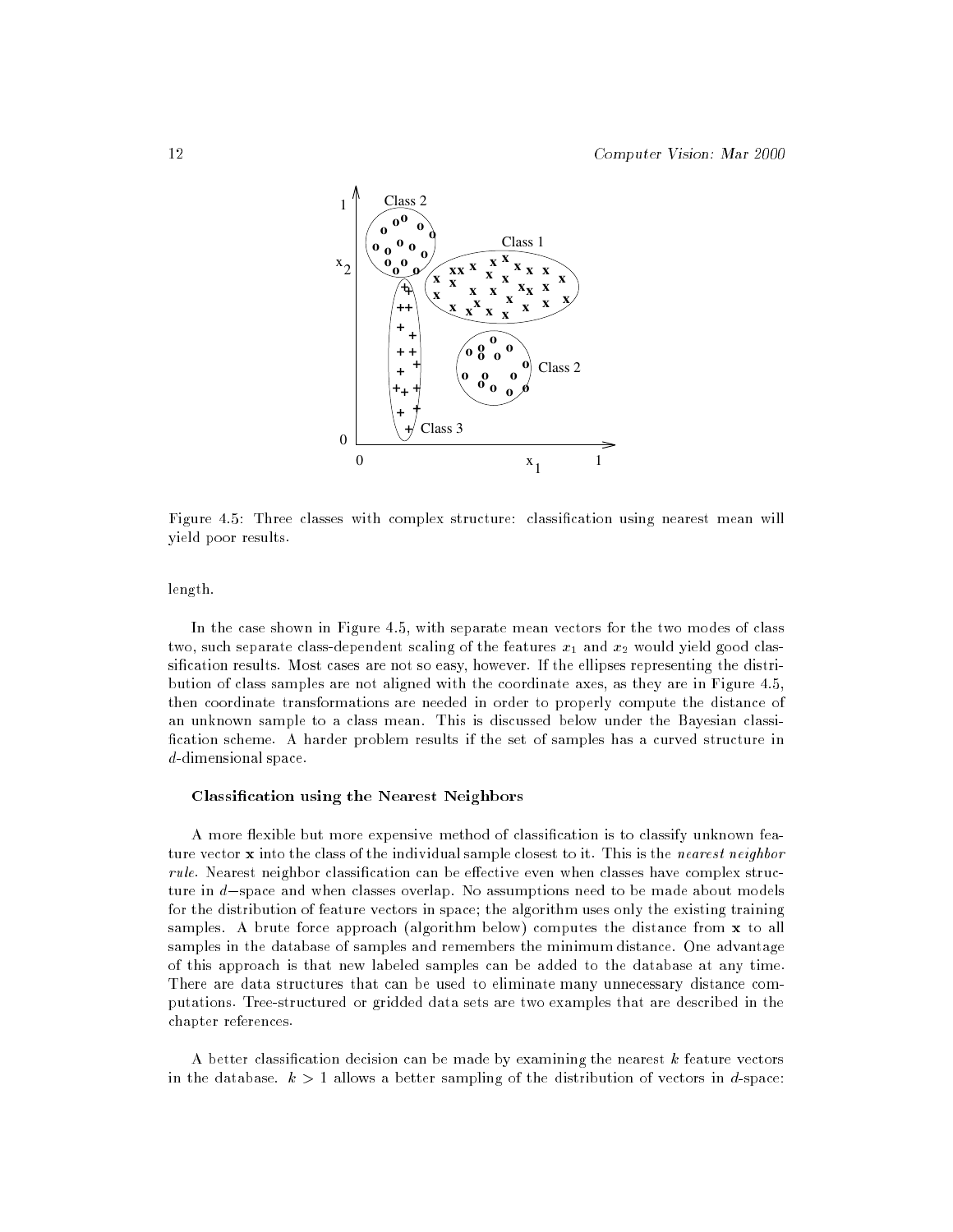this is especially helpful in regions where classes overlap. It has been shown that in the limit as the number of samples grows to infinity, the error rate for even  $k = 1$  is no worse than twice the optimal error rate. In theory, we should do better with  $k > 1$ ; but, effectively using a larger  $k$  depends on having a larger number of samples in each neighborhood of the space to prevent us from having to search too far from x for samples. In a two-class problem using  $k = 3$ , we would classify **x** into the class that has 2 of the 3 samples nearest **x**. If there are more than two classes then there are more combinations possible and the decision is more complex. The algorithm given below classifies the input vector into the reject class if there is no majority of the nearest k samples from any one class. This algorithm assumes no structure on the set of training samples; without such structure, the algorithm becomes slower with increasing number of samples  $n$  and  $k$ . Algorithms that use efficient data structures for the samples can be found via the references at the end of the chapter.

**S** is a set of n labeled class samples  $s_i$  where  $s_i$ :**x** is a feature vector and  $s_i.c$  is its integer class label. x is the unknown input feature vector to be classied. A is an array capable of holding up to  $k$  samples in sorted order by distance  $d$ . The value returned is a class label in the range  $[1, m]$ procedure K Nearest Neighbors $(x, S)$ <sup>f</sup> make A empty; for all samples  $s_i$  in S <sup>f</sup>

```
d = Euclidean distance between s_i and \mathbf{x};
  if A has less than k elements then insert (d, s_i) into A;
  else if d is less than max Athen \{remove the max from A;
             insert (d, s_i) in A;
           \mathcal{F}\} ;
assert A has k samples from S closest to x;
if a majority of the labels s_i.c from A are class c_0then classify x into class c_{\alpha};
  else classify x into the reject class;
return (class_of_x);ł
g
```
Algorithm 2: Compute the K-Nearest Neighbors of  $x$  and return majority class.

#### $4.7$ **Structural Techniques**

Simple numeric or symbolic features of an object may not be sufficient for recognition. For example, consider the two characters shown in Figure 4.6. They have identical bounding boxes, the same numbers of holes and strokes, the same centroid, and the same second moments in the row and column directions, and their major axis directions are within .1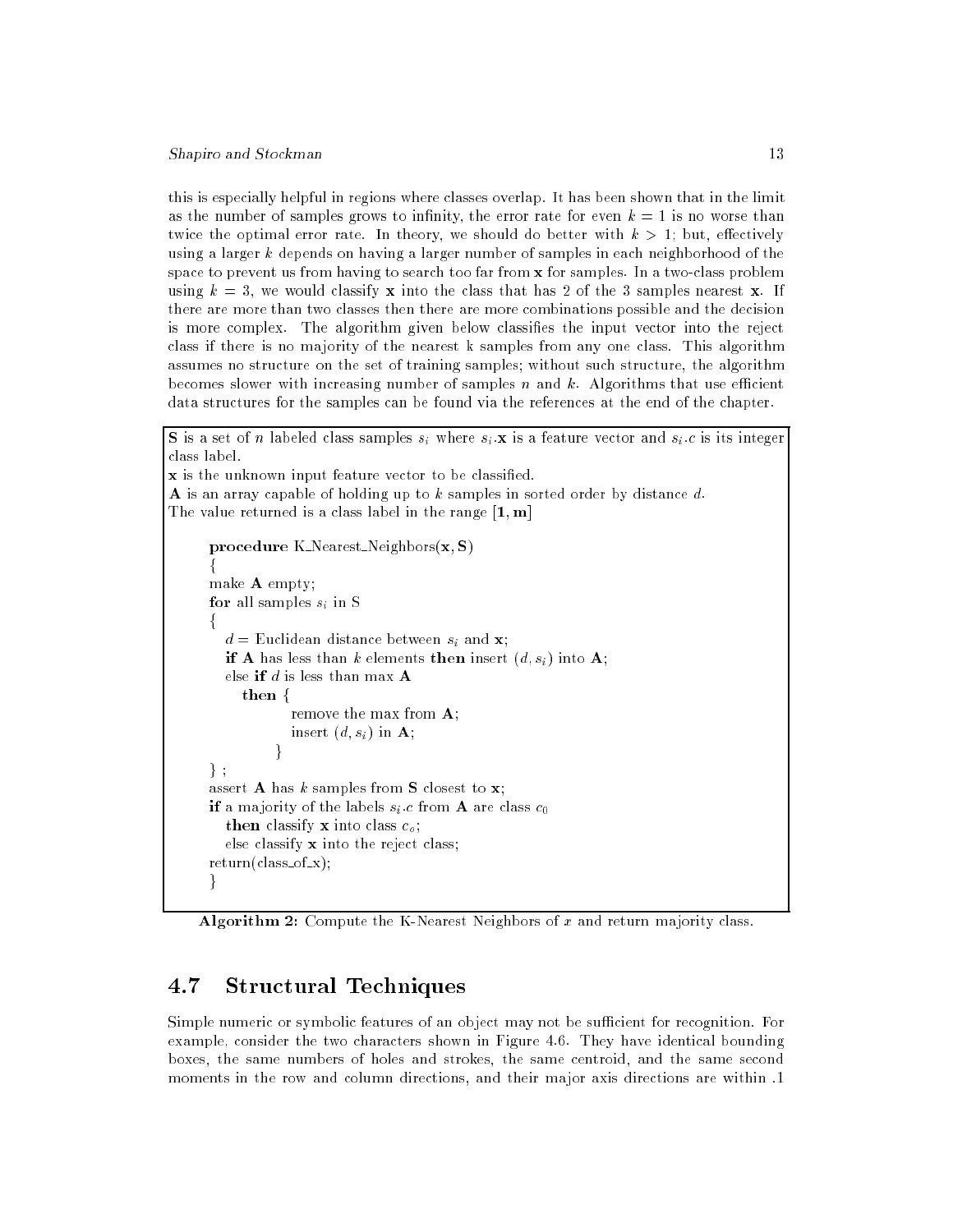radian of being the same. Each of these characters has two bays, which are intrusions of the background into the character. Each bay has a lid, a virtual line segment that closes up the bay. The main differentiating feature of these two characters is a *relationship*, the spatial relationship between these two bays. In the character on the left, the lid of the upper bay is to the right of the lid of the lower bay. In the character on the right, the lid of the upper bay is to the left of the lid of the lower bay. This suggests that relationships among primitive features can be used as higher-level and potentially more powerful features for recognition. The field of *structural pattern recognition* has developed from this premise.

|   |   |   |   | Ω |   |   |   |   |   |
|---|---|---|---|---|---|---|---|---|---|
| 0 | 0 | 1 | 1 | 1 | 1 | 1 | 1 | 1 | 0 |
| 0 | 1 | 0 | 0 | 0 | 0 | 0 | 0 | 1 | 0 |
| 0 | 1 | 0 | 0 | 0 | 0 | 0 | 0 | 0 | 0 |
| 0 | 1 | 0 | 0 | 0 | 0 | 0 | 0 | 0 | 0 |
| 0 | 1 | 1 | 1 | 1 | 1 | 1 | O | 0 | 0 |
| 0 | 0 | 0 | 0 | 0 | 0 | 0 | 1 | 0 | 0 |
| 0 | 0 | 0 | 0 | 0 | 0 | 0 | 0 | 1 | 0 |
| 0 | 0 | O | 0 | 0 | 0 | 0 | 1 | 1 | O |
| 0 | 1 | 0 | 0 | 0 | 1 | 1 | 1 | 0 | O |
| 0 | 0 | 1 | 1 | 1 | 1 | 0 | O | 0 | 0 |
| 0 |   |   |   | 0 | 0 | 0 |   | 0 | 0 |

| 0 | 1 | 1 | 1 | 1 | 1 | 1 | 1 | 0 | O |
|---|---|---|---|---|---|---|---|---|---|
| 0 | 1 | 0 | 0 | 0 | 0 | 0 | 0 | 1 | n |
| 0 | N | 0 | 0 | 0 | 0 | 0 | 0 | 1 | U |
| 0 | N | 0 | 0 | 0 | 0 | 0 | 0 | 1 |   |
| 0 | N | 0 | 1 | 1 | 1 | 1 | 1 | 1 |   |
| 0 | 0 | 1 | 0 | 0 | 0 | 0 | 0 | 0 |   |
| 0 | 1 | 0 | 0 | 0 | 0 | 0 | 0 | 0 |   |
| 0 | 1 | 1 | 0 | 0 | 0 | 0 | 0 | 0 | 0 |
| 0 | 0 | 1 | 1 | 1 | 0 | 0 | 0 | 1 | 0 |
| 0 | O | 0 | 0 | 1 | 1 | 1 | 1 | 0 |   |
| 0 |   |   | 0 | 0 | 0 | 0 | 0 | 0 | Ω |

Figure 4.6: Two characters that have the same global features but a different structure.

Statistical pattern recognition traditionally represents entities by feature vectors, which are typically vectors of atomic values, such as numbers and Boolean values (T or F). These values measure some global aspect of the entities, such as area or spatial moments. Our character example goes one step further in that it measures the number of holes and the number of strokes in each character. This implies the existance of a hole-finding procedure to find and count the holes and of some type of segmentation algorithm that can partition the character into strokes.

In structural pattern recognition, an entity is represented by its primitive parts, their attributes, and their relationships, as well as by its global features. Figure 4.7 illustrates three separate letter  $A$ 's that have approximately the same structure. Each can be broken up into 4 major strokes: two horizontal and two vertical or slanted. Each has a hole or `lake' near the top of the character with a bay below it; the lake and the bay are separated by a horizontal stroke.

When the relationships among primitives are binary relations, a structural description of an entity can be viewed as a graph structure. Suppose the following relationships over strokes, bays, and lakes are useful in recognizing characters:

- CON: specifies the connection of two strokes
- ADJ: species that a stroke region is immediately adjacent to a lake or bay region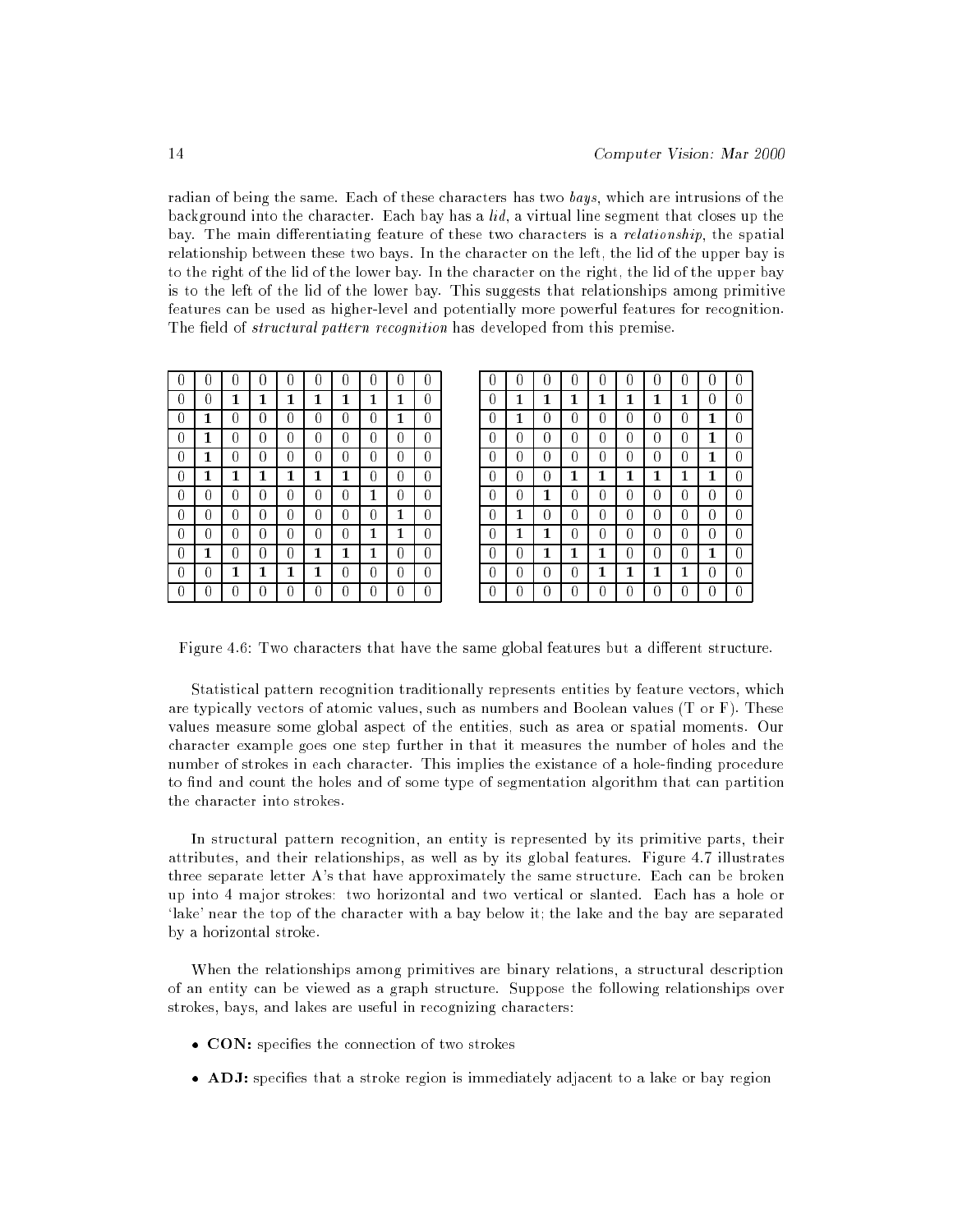

Figure 4.7: Three A's with similar structure.

• ABOVE: specifies that one hole (lake or bay) lies above another

Figure 4.8 shows a graph representation of the structural description of the character 'A' using these three binary relations. Higher-level relations, ie. ternary or even quaternary, can be used if they can be defined to provide even stronger constraints. For example, a ternary relationship exists among the lake, the horizontal stroke below it, and the bay below the stroke.



Figure 4.8: A graph structure representing the letter 'A'. 'S','L','B' denote side, lake, bay respectively.

Structural pattern recognition is often achieved through graph matching algorithms, which will be covered in Chapter 14. However, the relationship between two primitives can itself be considered an atomic feature and thus can be used in a feature vector and incorporated into a statistical decision procedure. One simple way to do this is to merely count the number of times a particular relationship between two particular feature types (ie. a bay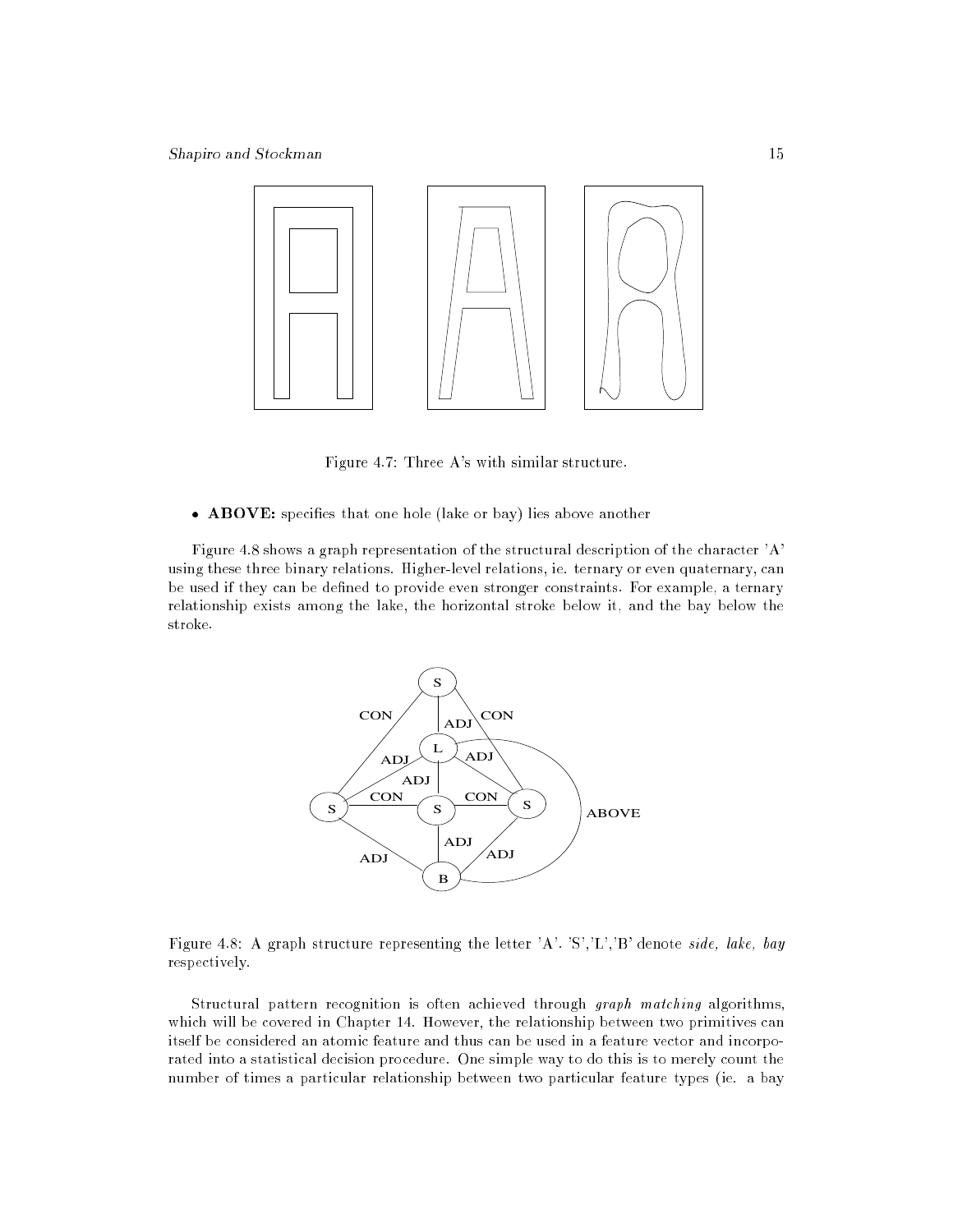|        |        |              |             | class j output by the pattern recognition system |             |             |             |              |             |             |                |                |
|--------|--------|--------------|-------------|--------------------------------------------------|-------------|-------------|-------------|--------------|-------------|-------------|----------------|----------------|
|        |        | ,0,          | ,1,         | ,2,                                              | 232         | ,4,         | ,5,         | ,6,          | ,7,         | ,8,         | ر و د          | R              |
|        | $,0$ , | 97           | 0           | $\mathbf{0}$                                     | 0           | $\mathbf 0$ | 0           | 1            | $\mathbf 0$ | $\mathbf 0$ |                |                |
|        | ,1,    | $\mathbf{0}$ | 98          | $\mathbf 0$                                      | $\mathbf 0$ | 1           | $\mathbf 0$ | $\mathbf{0}$ | 1           | $\mathbf 0$ | $\mathbf 0$    | $\mathbf 0$    |
| true   | , 2,   | 0            | $\mathbf 0$ | 96                                               |             | 0           | 1           | 0            | 1           | $\mathbf 0$ | 0              |                |
| object | ,3,    | $\mathbf{0}$ | $\mathbf 0$ | 2                                                | 95          | $\mathbf 0$ | 1           | $\mathbf 0$  | $\mathbf 0$ | 1           | $\mathbf 0$    |                |
| class  | ,4,    | 0            | 0           | 0                                                | $\mathbf 0$ | 98          | 0           | 0            | $\mathbf 0$ | $\mathbf 0$ | $\overline{2}$ | 0              |
|        | ,5,    | $\mathbf 0$  | 0           | 0                                                | 1           | $\mathbf 0$ | 97          | $\mathbf 0$  | $\mathbf 0$ | $\mathbf 0$ | 0              | $\overline{2}$ |
| i      | ,6,    | 1            | $\mathbf 0$ | $\mathbf 0$                                      | $\mathbf 0$ | $\mathbf 0$ | 1           | 98           | $\Omega$    | $\mathbf 0$ | $\Omega$       | $\Omega$       |
|        | ,7,    | 0            | 0           | 1                                                | 0           | 0           | 0           | $\mathbf 0$  | 98          | $\mathbf 0$ | $\mathbf 0$    |                |
|        | , 8,   | $\mathbf 0$  | $\mathbf 0$ | $\mathbf 0$                                      | 1           | 0           | $\mathbf 0$ | 1            | $\mathbf 0$ | 96          | 1              |                |
|        | , 9,   | 1            | 0           | $\mathbf{0}$                                     | $\mathbf 0$ | 3           | $\mathbf 0$ | $\mathbf{0}$ | $\mathbf 0$ | 1           | 95             | $\mathbf 0$    |

Figure 4.9: Hypothetical confusion matrix for digit recognition. 'R' is the reject class.

beneath a horizontal stroke) appears in a pattern. The integer value of the count becomes a feature for recognition of the overall pattern.

Structural methods are useful for recognition of complex patterns involving many subpatterns. They also offer advantages in higher-level understanding of a scene, especially when multiple objects are present. From one general viewpoint, structural pattern recognition together with the other methods of this chapter emcompasses all of computer vision: within this view, the remaining chapters of the book can be taken to provide more methods of extracting features and parts from 2D or 3D objects and scenes.

#### The Confusion Matrix 4.8

12 DEFINITION The confusion matrix is commonly used to report results of classification experiments. Figure 4.9 gives an example. The entry in row i, column j records the number of times that an object labeled to be truly of class i was classied as class j.

The confusion matrix diagonal, where  $i = j$ , indicates the successes: with perfect classification results, all off-diagonal elements are zero. High off-diagonal numbers indicate confusion between classes and force us to reconsider our feature extraction procedures and/or our classication procedure. If we have done thorough testing, the matrix indicates the kinds and rates of errors we expect in a working system. In the example shown in Figure 4.9, 7 of 1000 vectors input to the system were rejected. Three inputs labeled as 9 were incorrectly classied as 4, while two inputs labeled as 4 were incorrectly classied as 9. Altogether, 25 of the input vectors were misclassied. Assuming that the test data was independent of that used to train the classication system, we would have an empirical reject rate of  $7/1000 = 0.007$  and an (overall) error rate of  $25/1000 = 0.025$ . The error rate for just 9s, however, is  $5/100 = 0.05$ .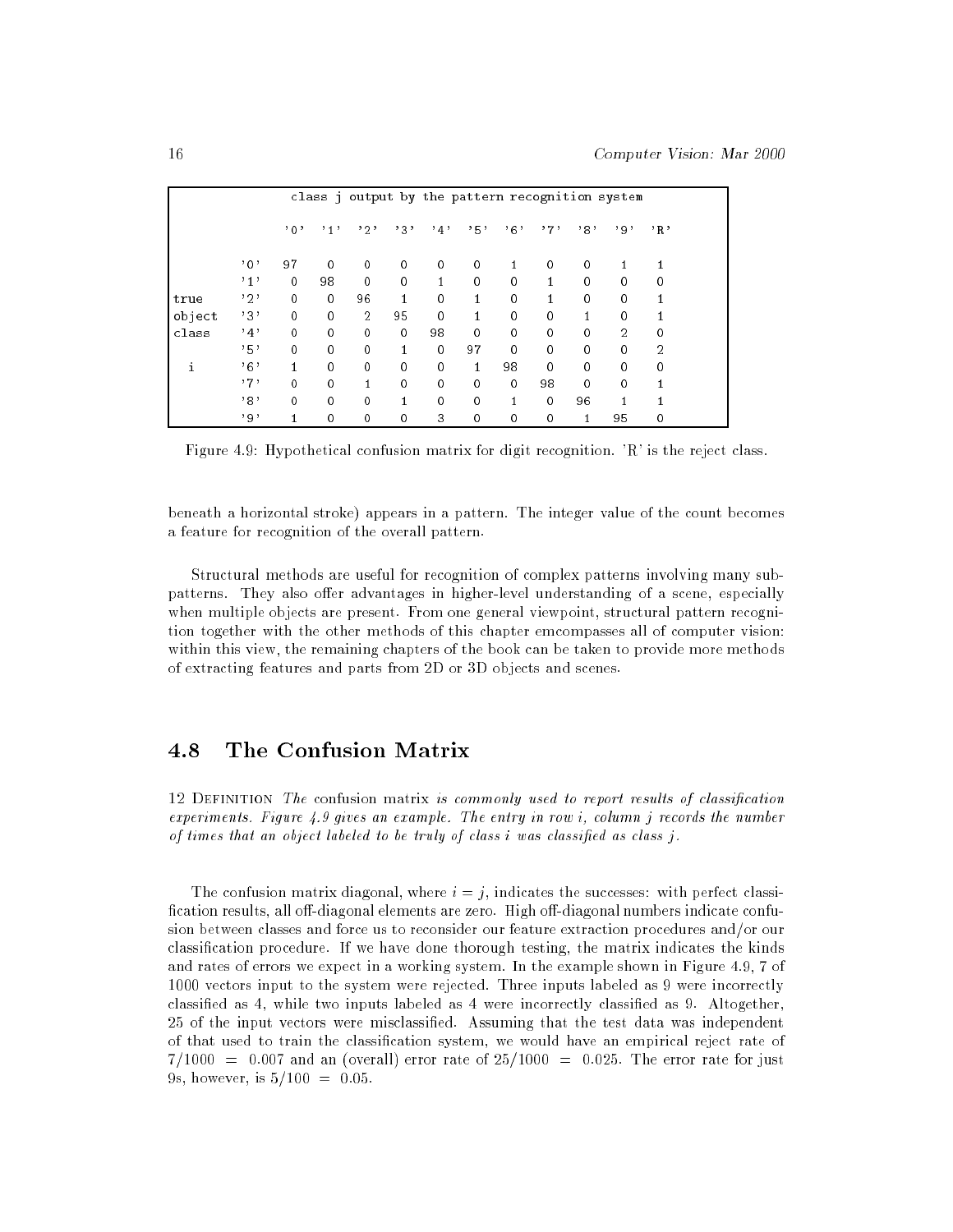#### **Decision Trees** 4.9

When a pattern recognition task is complex and involves many different potential features, comparing an entire unknown feature vector to many different pattern feature vectors may be too time consuming. It may even be impossible as in the case of medical diagnosis, where measurement of a feature usually means a costly and perhaps painful lab test. Use of a decision tree allows feature extraction and classication steps to be interleaved. The decision tree is a compact structure that uses one feature (or, perhaps a few features) at a time to split the search space of all possible patterns. The simple decision procedure of Algorithm 1 implements the flow of control shown in the decision tree of Figure 4.10. This tree has nodes that represent different features of the feature vector. Each branching node has one child per possible value for its feature. The decision procedure selects a child node based on the value of the specified feature in the unknown feature vector. A child node may specify another feature to be tested, or it may be a leaf node containing the classification associated with that path through the tree.

13 Definition A binary decision tree is a binary tree structure that has a decision function associated with each node. The decision function is applied to the unknown feature vector and determines whether the next node to be visited is the left child or the right child of the current node.

In the simplest case with numeric feature values, the decision function at a node merely compares the value of a particular feature of the unknown feature vector to a threshold and selects the left child if the value of the feature is less than the threshold and the right child otherwise. In this case, only the feature to be used and the threshold value need to be stored in each branch node of the tree. Each leaf node stores the name of a pattern class; if the decision tree procedure reaches a leaf node, the unknown feature vector is classied as belonging to that pattern class. Figure 4.11 illustrates this type of decision tree, which was constructed to correctly classify the training data shown.

The tree of Figure 4.11 was constructed manually by looking at the data and picking suitable features and thresholds. The training data here is just a toy example; real data is likely to have many more features and many more samples. It is not uncommon to have several hundred features and thousands of training samples for real applications such as medical diagnosis. In this case, an automated procedure for producing decision trees is needed. Furthermore, for any given set of training samples, there may be more than one decision tree that can classify them. So it is important to select features that give the best decision tree by some criterion. Usually a tree that is simpler or one that has fewer levels and therefore fewer tests is preferred.

Consider the training data and two possible decision trees shown in Figure 4.12. Both trees can discriminate between the two classes, class I and class II, shown in the training data. The tree on the left is very simple; it is able to classify a feature vector with only a single comparison. The tree on the right is larger and requires more comparisons.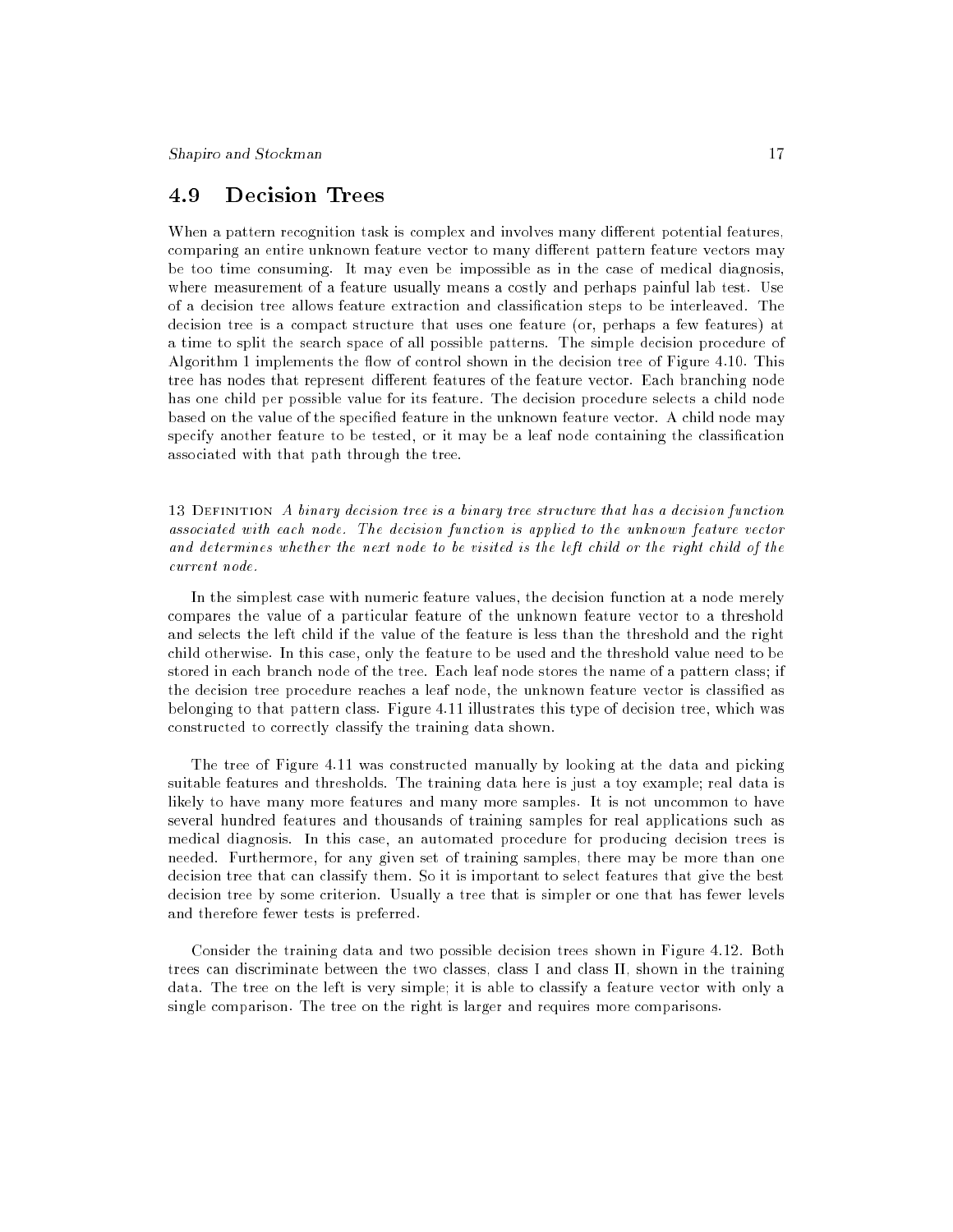

Figure 4.10: Decision tree that implements the classication procedure of Figure 1



Figure 4.11: Binary decision tree based on a feature and threshold value at each node.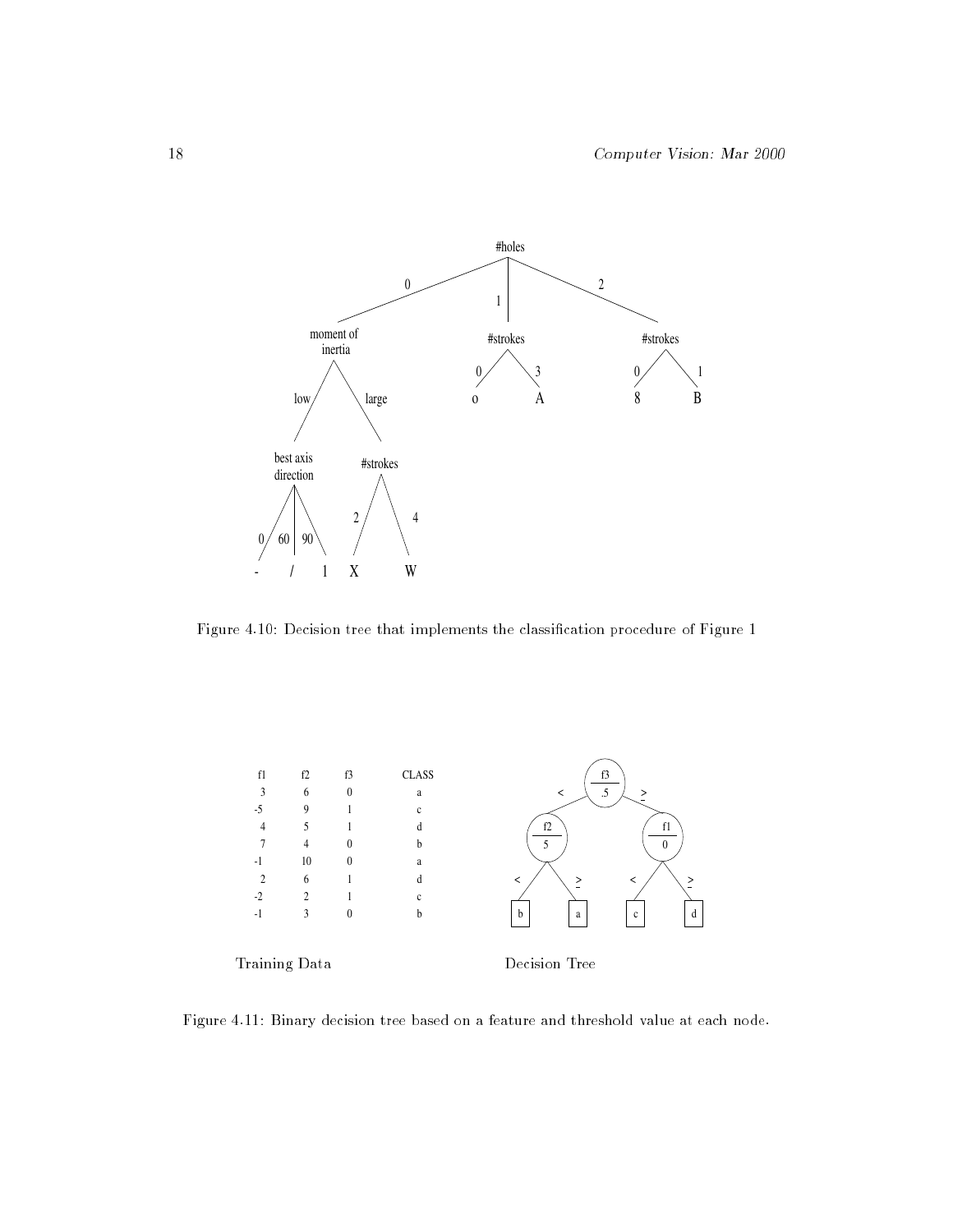

Training Data Two Possible Decision Trees

Figure 4.12: Two different decision trees that can each classify the given training samples.

### Automatic Construction of a Decision Tree

There are a number of different methods for constructing optimal decision trees from training data, each with its own definition of optimality. (See Haralick and Shapiro, Vol. I, Chapter 4 for an in-depth coverage.) One simple, but effective method is grounded in information theory. The most basic concept in information theory is called entropy.

14 DEFINITION The entropy of a set of events  $x = \{x_1, x_2, \ldots, x_n\}$  where each  $x_i$  is an event is

$$
H(x) = -\sum_{i=1}^{n} p_i \log_2 p_i \tag{4.3}
$$

where  $p_i$  is the probability of event  $x_i$ .

Entropy can be interpreted as the average uncertainty of the information source. Quinlan(1986) used an entropy-based measure called information gain to evaluate features and produce optimal decision trees.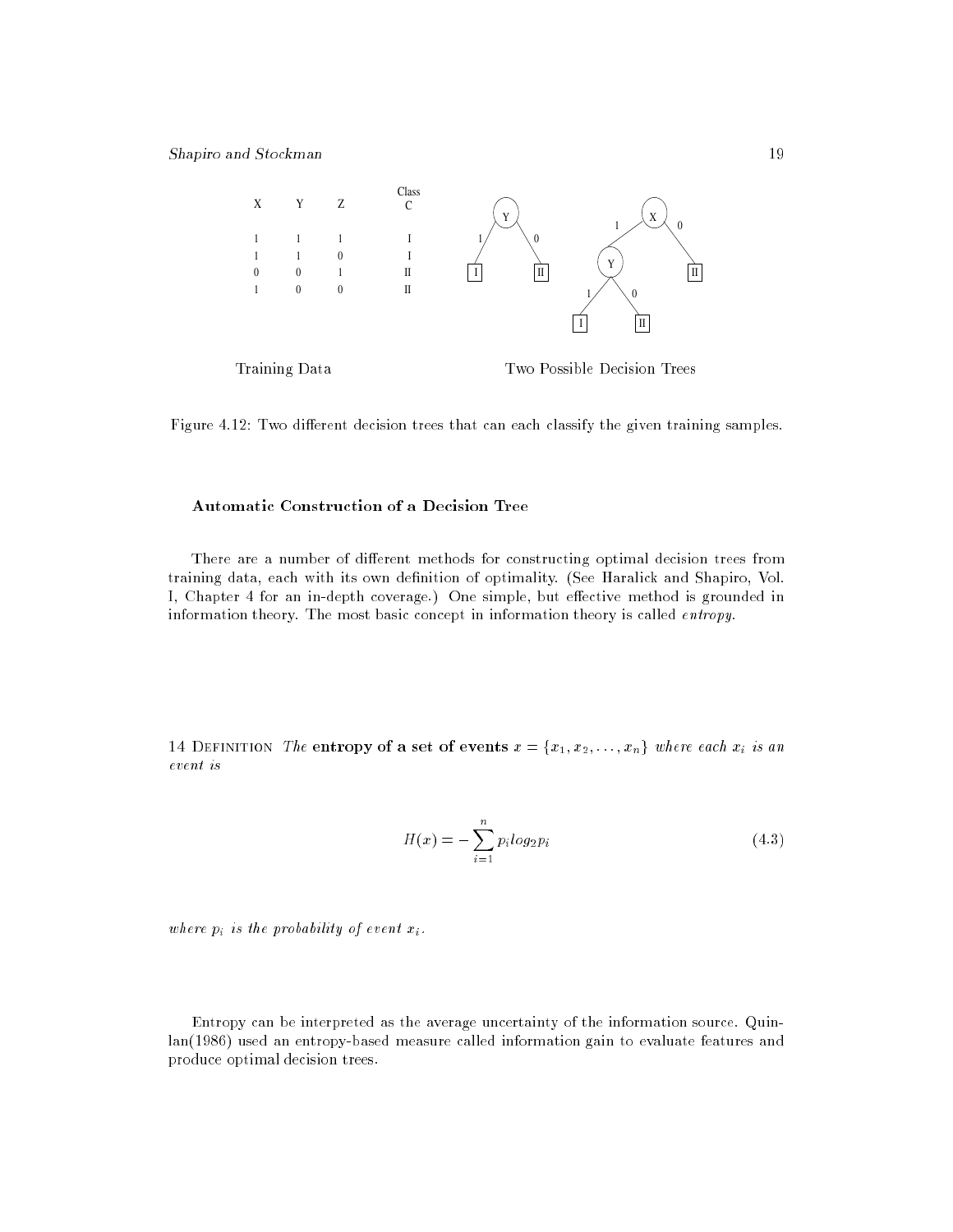Examples of entropy computations for sets of possible events Consider the set of three possible events with their associated probabilities.

$$
X = \{(x_1, 3/4), (x_2, 1/8), (x_3, 1/8)\}\
$$

The computation of entropy is as follows:

$$
H(x) = -[(3/4)log_2(3/4) + (1/8)log_2(1/8) + (1/8)log_2(1/8)]
$$
  
= -[(3/4)(-0.415) + (1/8)(-3) + (1/8)(-3)]  
= 1.06

Similarly, a set of four equally likely events has entropy 2.0.

$$
X = \{ (x_1, 1/4), (x_2, 1/4), (x_3, 1/4) (x_4, 1/4) \}
$$

$$
H(x) = -[4 ((1/4)(-2))] = 2
$$

### Exercise 2

(a) Compute the entropy of a set of two equally likely events. (b) Compute the entropy of a set of four possible outcomes with probabilities  $\{1/8, 3/4, 1/16, 1/16\}.$ 

Information theory allows us to measure the *information content* of an event. In particular, the information content of a class event with respect to each of the feature events is useful for our problem. The information content  $I(C; F)$  of the class variable C with possible values  $\{c_1, c_2, \ldots, c_m\}$  with respect to the feature variable F with possible values  $\{f_1, f_2, \ldots, f_d\}$  is defined by

$$
I(C;F) = \sum_{i=1}^{m} \sum_{j=1}^{d} P(C = c_i, F = f_j) \log_2 \frac{P(C = c_i, F = f_j)}{P(C = c_i)P(F = f_j)}
$$
(4.4)

where  $P(C = c_i)$  is the probability of class C having value  $c_i$ ,  $P(F = f_j)$  is the probability of feature F having value  $f_i$ , and  $P(C = c_i, F = f_i)$  is the joint probability of class  $C = c_i$ and variable  $F = f_i$ . These prior probabilities can be estimated from the frequency of the associated events in the training data. For example, since class I occurs in two out of the four training samples (see Figure 4.12),  $P(C = I) = 2/4 = .5$ . Since three of the four training samples have value 1 for feature X,  $P(X = 1) = 3/4 = .75$ .

We can use this information content measure to decide which feature is the best one to select at the root of the tree. We calculate  $I(C, F)$  for each of the three features: X, Y, and Z.

$$
I(C, X) = P(C = I, X = 1)log_2 \frac{P(C = I, X = 1)}{P(C = I)P(X = 1)}
$$
  
+ 
$$
P(C = I, X = 0)log_2 \frac{P(C = I, X = 0)}{P(C = I)P(X = 0)}
$$
  
+ 
$$
P(C = II, X = 1)log_2 \frac{P(C = II, X = 1)}{P(C = II)P(X = 1)}
$$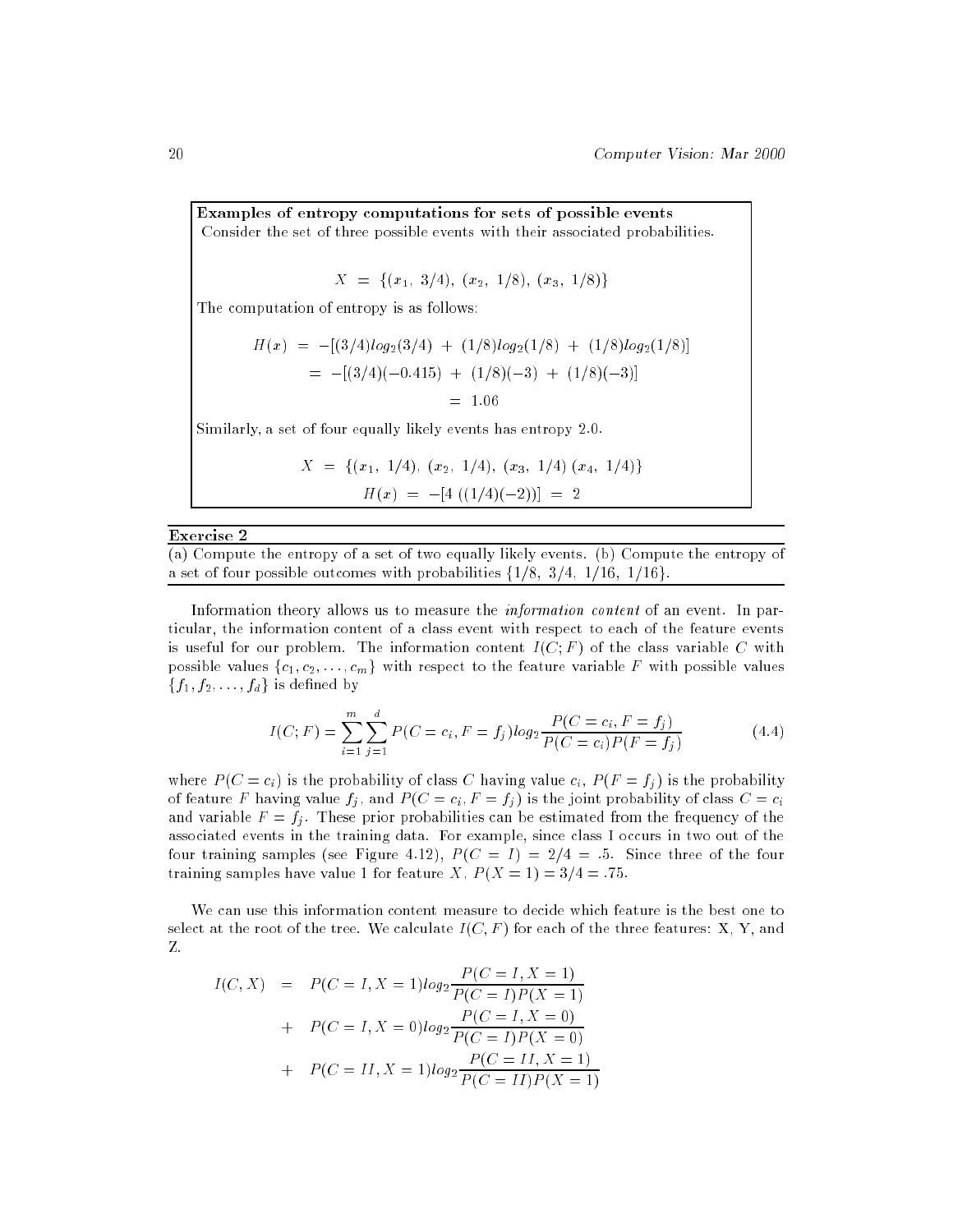+ 
$$
P(C = II, X = 0)log_2 \frac{P(C = II, X = 0)}{P(C = II)P(X = 0)}
$$
  
=  $5log_2 \frac{.5}{.5 \times .75} + 0 + .25log_2 \frac{.25}{.5 \times .25} + .25log_2 \frac{.25}{.5 \times .75}$   
= 0.311

$$
I(C, Y) = .5log_2 \frac{.5}{.5 \times .5} + 0 + .5log_2 \frac{.5}{.5 \times .5} + 0
$$
  
= 1.0

$$
I(C, Z) = .25log_2 \frac{.25}{.5 \times .5} + .25log_2 \frac{.25}{.5 \times .5} + .25log_2 \frac{.25}{.5 \times .5} + .25log_2 \frac{.25}{.5 \times .5}
$$
  
= 0.0

Feature  $Y$ , which has an information content of 1.0, gives the most information in determining class and so should be selected as the first feature to be tested at the root node of the decision tree. In the case of this simple example, the two classes are completely discriminated and the tree is complete with a single branch node. In the more general case, at any branch node of the tree when the selected feature does not completely separate a set of training samples into the proper classes, the set of samples is partitioned according to the decision procedure at that node and the tree construction algorithm is invoked recursively for the subsets of training samples at each of the child nodes for which more than one class is still present.

The algorithm described here was meant to operate on a decision tree like the one of Figure 4.10, a general tree that has branches for each possible value of the feature being tested at a node. In order to adapt it to the binary threshold type tree like the one of Figure 4.11, the information content of each feature-threshold pair would have to be considered for each possible threshold. Although this sounds like an infinite set of possibilities, only a finite number of values for each feature appear in the training data, and this finite set is all that

The above example is very simple, but it is possible to automatically construct real, useful decision trees on tens or even hundreds of features. Consider again the character recognition problem, but this time for more difficult, hand-printed characters. Some useful features for this type of characters are lakes, bays, and lids, as discussed in Section 4.6. Lakes are holes in the character (regions of label 0 completely surrounded by character pixels of label 1), bays are intrusions into the character (regions of label 0 that are only partially surrounded by character pixels of label 1), and lids are segments that can be used to close up the bays. Figure 4.13 shows a hand-printed character six (a), its bay and lake features (b), and its lid feature (c). The operations of mathematical morphology described in Chapter 3 can be used to extract these useful primitive features. From them, the following numeric features can be computed:

- lake\_num: the number of lakes extracted
- bay\_num: the number of bays extracted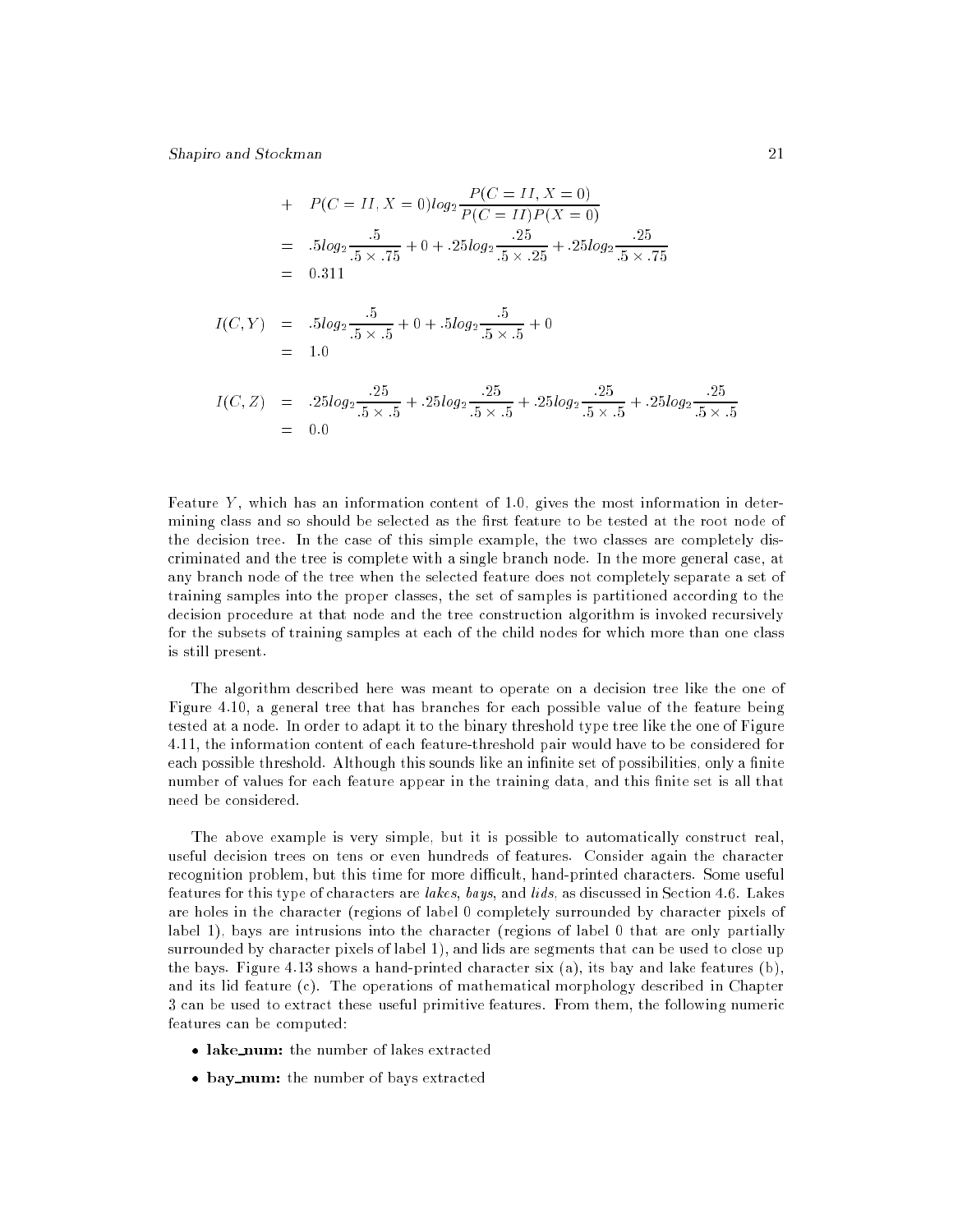

Figure 4.13: a) Image of a hand-printed character six; b) the bay (above) and lake (below) extracted by morphological image processing; c) the lid of the bay extracted by further morphological processing.

- lid\_num: the number of lids extracted
- bay above bay: Boolean feature that is true if any bay is completely above another
- lid rightof bay: Boolean feature that is true if any lid is completely to the right of a bay
- $\bullet$  bay above lake: Boolean feature that is true if any bay is completely above a lake
- lid bottom of image: Boolean feature that is true if the lowest point of any lid is within a few pixels of the lowest point of the whole character

With sufficient training data, these features can be used to construct a decision tree that can classify the hand-printed numeric digits. Figure 4.14 illustrates a sample set of training data for the digits zero through nine.

Exercise 3 Decision tree construction

Given the training data shown in Figure 4.14 write a program that uses information content to construct a decision tree to discriminate among the ten digit classes. How well does the tree constructed on all 40 samples work on the training data? What happens if you construct the tree from the last 20 samples and then test it on the first 20 samples?

Exercise 4

(a) Describe how to extract a lake using morphological image processing from Chapter 3. (b) Describe how to extract a lid, given that a bay has already been identified.

#### 4.10 Bayesian decision-making  $4.10\,$

We examine how the knowledge of probability distributions can be used to make classification decisions with least expected error rate. Suppose we take a single measurement  $x$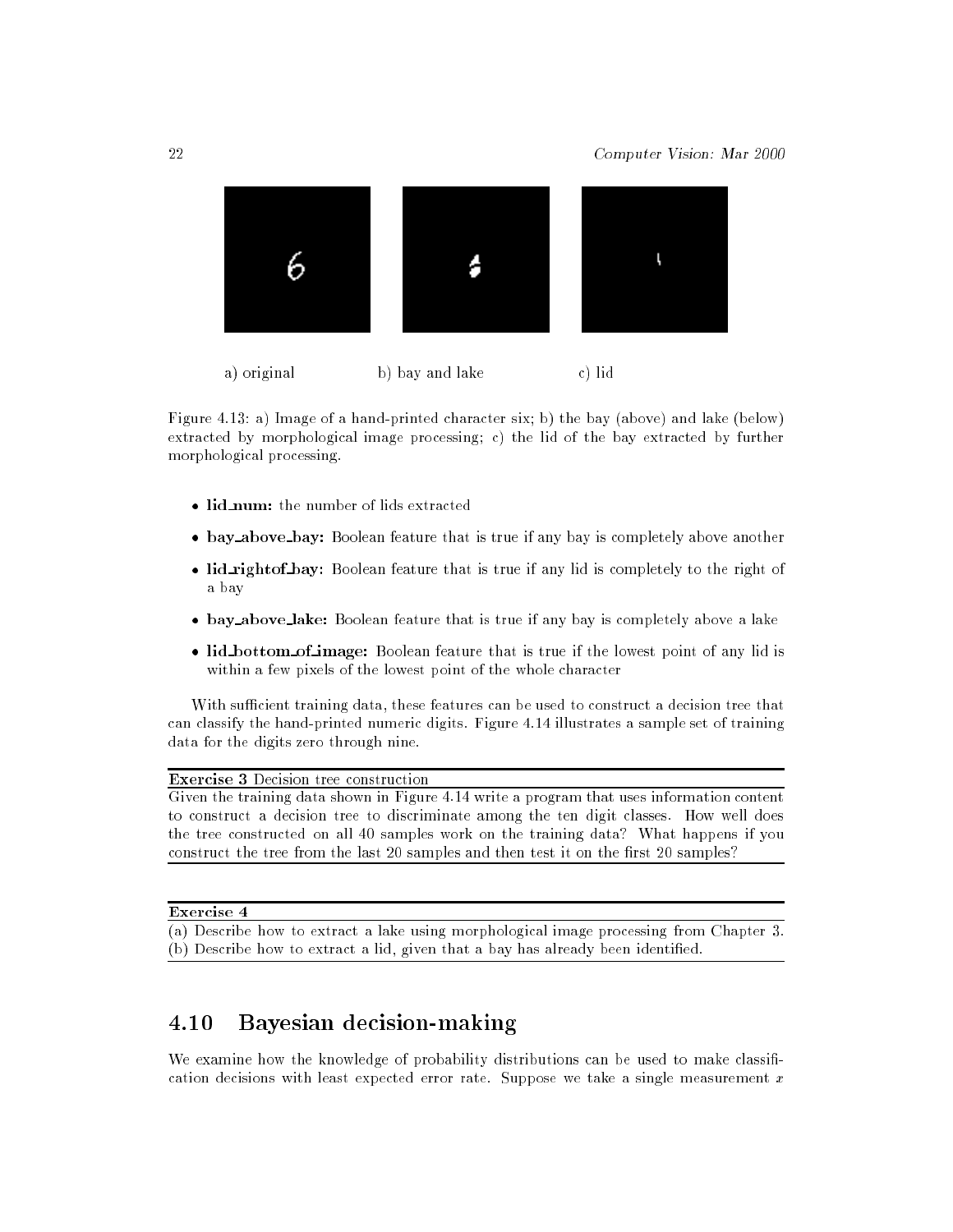| lake_          | bay.             | lid_             | bay.                    | lid_                    | $\overline{bay}$        | $\overline{\text{lid}}$ | class                     |
|----------------|------------------|------------------|-------------------------|-------------------------|-------------------------|-------------------------|---------------------------|
| num            | num              | num              | above_                  | right of_               | above.                  | bottomof_               |                           |
|                |                  |                  | bay                     | bay                     | lake                    | image                   |                           |
| $\mathbf{1}$   | $\overline{0}$   | $\overline{0}$   | F                       | F                       | F                       | F                       | $\overline{0}$            |
| $\mathbf{1}$   | $\overline{0}$   | $\overline{0}$   | F                       | F                       | F                       | F                       | $\mathbf 0$               |
| $\overline{0}$ | $\overline{0}$   | $\overline{0}$   | F                       | F                       | F                       | F                       | $\bf{1}$                  |
| $\overline{0}$ | $\overline{2}$   | $\overline{2}$   | F                       | Т                       | F                       | T                       | $\overline{2}$            |
| $\mathbf 0$    | $\overline{2}$   | $\overline{2}$   | Т                       | F                       | F                       | F                       | 3                         |
| $\mathbf{1}$   | $\mathbf{1}$     | $\mathbf{1}$     | F                       | F                       | F                       | T                       | 4                         |
| $\overline{1}$ | $\overline{1}$   | $\overline{1}$   | F                       | T                       | T                       | $\overline{\mathrm{F}}$ | $\overline{6}$            |
| $\mathbf 0$    | $\overline{2}$   | $\overline{2}$   | Т                       | Т                       | F                       | F                       | $\overline{2}$            |
| $\mathbf 0$    | $\overline{2}$   | $\overline{2}$   | Τ                       | Τ                       | F                       | Τ                       | $\overline{\mathbf{4}}$   |
| $\mathbf 0$    | $\overline{1}$   | $\overline{1}$   | F                       | F                       | F                       | $\overline{\mathrm{F}}$ | 7                         |
| $\overline{0}$ | $\mathbf 0$      | $\mathbf 0$      | F                       | F                       | F                       | F                       | $\overline{1}$            |
| $\mathbf{1}$   | $\mathbf 0$      | $\overline{0}$   | F                       | F                       | F                       | F                       | $\mathbf 0$               |
| $\overline{1}$ | $\overline{1}$   | $\overline{1}$   | F                       | $\overline{\mathrm{F}}$ | F                       | $\overline{\mathrm{F}}$ | $\overline{9}$            |
| $\overline{0}$ | $\overline{2}$   | $\overline{2}$   | Т                       | Т                       | F                       | F                       | $\overline{2}$            |
| $\mathbf{1}$   | $\mathbf{1}$     | $\mathbf{1}$     | F                       | F                       | F                       | F                       | 9                         |
| $\mathbf 0$    | $\overline{1}$   | $\overline{1}$   | F                       | F                       | $\overline{\mathrm{F}}$ | $\overline{\mathrm{F}}$ | $\overline{1}$            |
| $\overline{0}$ | $\overline{2}$   | $\overline{2}$   | Т                       | F                       | F                       | Т                       | $\overline{4}$            |
| $\mathbf 0$    | $\overline{2}$   | $\overline{2}$   | Т                       | Τ                       | F                       | F                       | 5                         |
| $\overline{1}$ | $\overline{1}$   | $\overline{1}$   | F                       | Т                       | Т                       | F                       | $\,6$                     |
| $\overline{0}$ | $\overline{2}$   | $\overline{2}$   | T                       | F                       | F                       | $\overline{\mathrm{F}}$ | 3                         |
| $\mathbf 0$    | $\mathbf{1}$     | $\mathbf{1}$     | F                       | F                       | F                       | F                       | $\mathbf{1}$              |
| $\overline{1}$ | $\mathbf 0$      | $\mathbf 0$      | F                       | F                       | F                       | $\overline{\mathrm{F}}$ | $\mathbf 0$               |
| $\mathbf 0$    | $\overline{2}$   | $\overline{2}$   | Т                       | Т                       | F                       | F                       | 5                         |
| $\mathbf{1}$   | $\mathbf{1}$     | $\mathbf{1}$     | F                       | Т                       | Т                       | F                       | $\,$ 6                    |
| $\mathbf 0$    | $\mathbf{1}$     | $\mathbf{1}$     | F                       | F                       | F                       | Т                       | 7                         |
| $\overline{2}$ | $\overline{0}$   | $\overline{0}$   | F                       | $\overline{\mathrm{F}}$ | $\overline{\mathrm{F}}$ | $\overline{\mathrm{F}}$ | 8                         |
| $\mathbf{1}$   | $\mathbf{1}$     | $\mathbf{1}$     | F                       | F                       | F                       | F                       | 9                         |
| $\overline{1}$ | $\mathbf 0$      | $\overline{0}$   | F                       | F                       | F                       | $\overline{\mathrm{F}}$ | $\mathbf 0$               |
| $\overline{2}$ | $\overline{0}$   | $\overline{0}$   | $\overline{\mathrm{F}}$ | F                       | F                       | F                       | 8                         |
| $\mathbf{1}$   | $\mathbf{1}$     | $\mathbf{1}$     | F                       | T                       | T                       | $_{\rm F}$              | $\,6$                     |
| $\overline{0}$ | $\overline{2}$   | $\overline{2}$   | F                       | Т                       | F                       | F                       | 7                         |
| $\overline{1}$ | $\overline{1}$   | $\overline{1}$   | F                       | $\overline{\mathrm{F}}$ | F                       | F                       | 9                         |
| $\mathbf{1}$   | $\boldsymbol{0}$ | $\boldsymbol{0}$ | F                       | F                       | F                       | F                       | $\boldsymbol{0}$          |
| $\overline{0}$ | $\overline{2}$   | $\overline{2}$   | Т                       | F                       | F                       | F                       | 3                         |
| $\overline{0}$ | $\overline{2}$   | $\overline{2}$   | T                       | T                       | $\overline{\mathrm{F}}$ | $\overline{\mathrm{F}}$ | 5                         |
| $\mathbf 0$    | $\overline{2}$   | $\overline{2}$   | T                       | T                       | $_{\rm F}$              | $_{\rm F}$              | $\overline{2}$            |
| $\mathbf 0$    | $\overline{2}$   | $\overline{2}$   | Т                       | Т                       | F                       | F                       | $\overline{2}$            |
| $\mathbf 0$    | $\overline{1}$   | $\overline{1}$   | F                       | F                       | F                       | $\overline{\mathrm{F}}$ | $\mathbf{1}$              |
| 0              | $\mathbf 1$      | $\mathbf{1}$     | F                       | F                       | F                       | F                       | 7                         |
| $\mathbf 0$    | $\overline{2}$   | $\overline{2}$   | T                       | T                       | F                       | $\overline{\mathrm{F}}$ | 5                         |
| $\overline{0}$ | $\overline{2}$   | $\overline{2}$   | Τ                       | F                       | F                       | Τ                       | $\overline{4}$            |
| $\overline{0}$ | $\overline{2}$   | $\overline{2}$   | Τ                       | F                       | F                       | $\overline{\mathrm{F}}$ | $\overline{\overline{3}}$ |

Figure 4.14: Training data for hand-printed characters.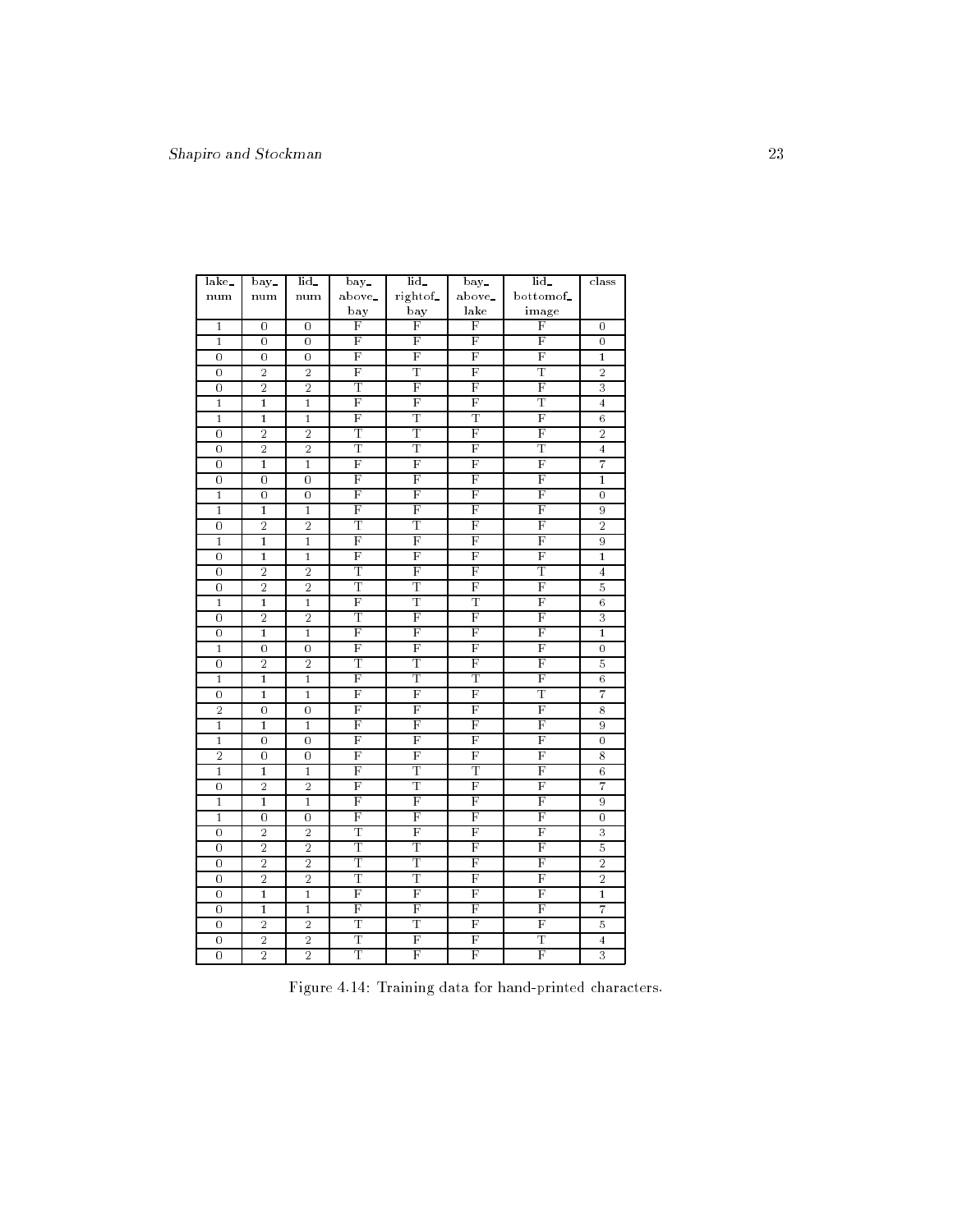from an infrared image of a dark red cherry and use it to determine whether the cherry is bruised or not. An unbruised cherry is in class  $\omega_1$ , while a bruised cherry is in class  $\omega_2$ . Also, suppose that we have studied a very large number of surface elements from a large number of bruised and unbruised cherries, so that we have the knowledge captured in the distribution functions shown in Figure 4.15. The curve at the right,  $p(x|\omega_1)$ , shows the distribution of measurement x over a large number of surface samples of unbruised cherries. The curve on the left,  $p(x|\omega_2)$ , shows the distribution of measurement x over a large number of bruised surface samples. The data has been normalized so that the area under each curve is 1.0, making each a probability distribution. (Bruised tissue contains water, which absorbs infrared radiation more than unbruised tissue and thus low reflectance is much more likely for those cherries. The water content varies and so does the darkness of the skin color, causing the distributions to overlap - some dark unbruised cherries will reflect similar to some bright bruised cherries.)



Figure 4.15: Distributions for intensity measurement x conditioned on whether  $x$  is taken from an unbruised or bruised cherry.

If bruised cherries are as likely to occur as unbruised ones, and if all classication errors cost us the same, then we can make the decision  $\omega_1$  whenever  $x > t$  and  $\omega_2$  otherwise. For such a decision policy, the hatched area to the right of  $t$  represents (twice) the false dismisal rate: this is the probability of getting the acceptably high measurement x from a bruised cherry. The area is twice the false dismissal rate because of the assumption that the a priori probability for each density is 0.5, and thus each density should be scaled down so that the total area under the curve is 0.5. The hatched area to the left of t represents (twice) the false alarm probability: this is the probability that a good cherry will be classified as bruised because  $x < t$ . Because bruised and unbruised cherries are assumed to be equally likely to occur as input to our system, each curve would actually represent only 0.5 of the overall probability so all areas are shown to be twice their actual size. The total error is the total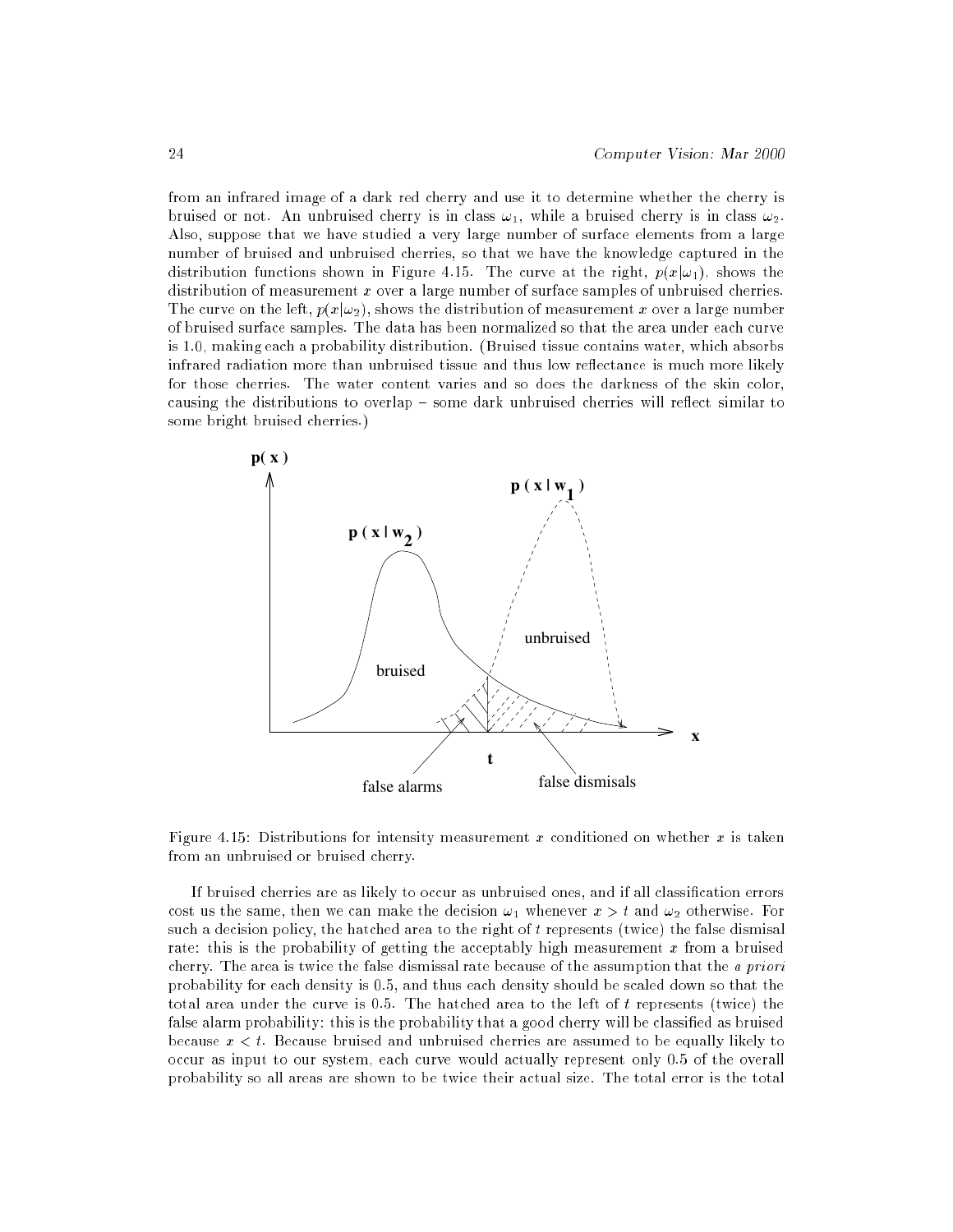hatched area under the curves. It is important to observe that moving decision threshold  $t$  either to the left or to the right will result in a greater hatched area and hence a greater error.

The example above considered only the special case of two equally likely classes with errors of equal cost. Now we extend the method to cover the case of  $m$  classes all with possibly different a priori probabilities. We keep the simplifying assumption that all errors are equally costly. Using Bayesian decision-making, we classify an object into the class to which it is most likely to belong.

15 DEFINITION A **Bayesian classifier** classifies an object into the class to which it is most likely to belong based on the observed features.

In order to compute the likelihoods given the measurement  $x$ , the following distributions are needed.

class conditional distribution: 
$$
p(x|\omega_i)
$$
 for each class  $\omega_i$  (4.5)

a priori probability is probability in the case of the contract of the contract of  $\mathcal{U}$ 

$$
unconditional distribution: p(x)
$$
 (4.7)

If all of the classes  $\omega_i$  are disjoint possibilities covering all possible cases, we can apply Bayes' rule to compute a posteriori probabilities for each of the classes given the a priori probabilities of the classes and the distributions of  $x$  for each class.

$$
P(\omega_i|x) = \frac{p(x|\omega_i)P(\omega_i)}{p(x)} = \frac{p(x|\omega_i)P(\omega_i)}{\sum_{i=1,m} p(x|\omega_i)P(\omega_i)} \tag{4.8}
$$

Returning to the classier sketched in Figure 4.2, inside each of the class computation boxes we make  $f_i(x, K) = P(\omega_i|x)$ , which by Bayes Rule in Equation 4.8 can be computed as  $p(x|\omega_i)P(\omega_i)/p(x)$ . Since  $p(x)$  is the same for all the class computation boxes, we can ignore it and just make the classification decision  $\omega_i$  for the maximum  $p(x|\omega_i)P(\omega_i)$ . To design our Bayes classifier, we must have as knowledge  $K$  the *prior* probability of each class  $P(\omega_i)$  and the class conditional distribution of  $p(x|\omega_i)$ . Having such knowledge allows us to design for optimal future decisions. It is often difficult to establish these *prior* probabilities. For example, how would we know the probability that an arbitrary cherry entering our sorting machine is a bruised cherry? If this varies with the weather and picking crews, it make take too much sampling work to obtain the needed information whenever conditions change.

### Parametric Models for Distributions

In practice, we must implement the computation of  $p(x|\omega_i)$  in some manner. An empirical method is to quantize the range of  $x$  and record the frequency of occurences of  $x$ in the samples for each interval and store the result in an array or histogram. One could fit a smooth spline function to this data to produce a probability function valid for all real x. Note that we need to scale our results so that the sum over all possible values of x is 1.0. If we observe that the distribution of x follows some known parametric model, then we can represent the distribution by the small number of parameters that characterize it. Poisson, exponential, and normal (or Gaussian) distributions are commonly used. A normal distribution is the well-known "bell-shaped curve" sometimes used to assign grades in college courses.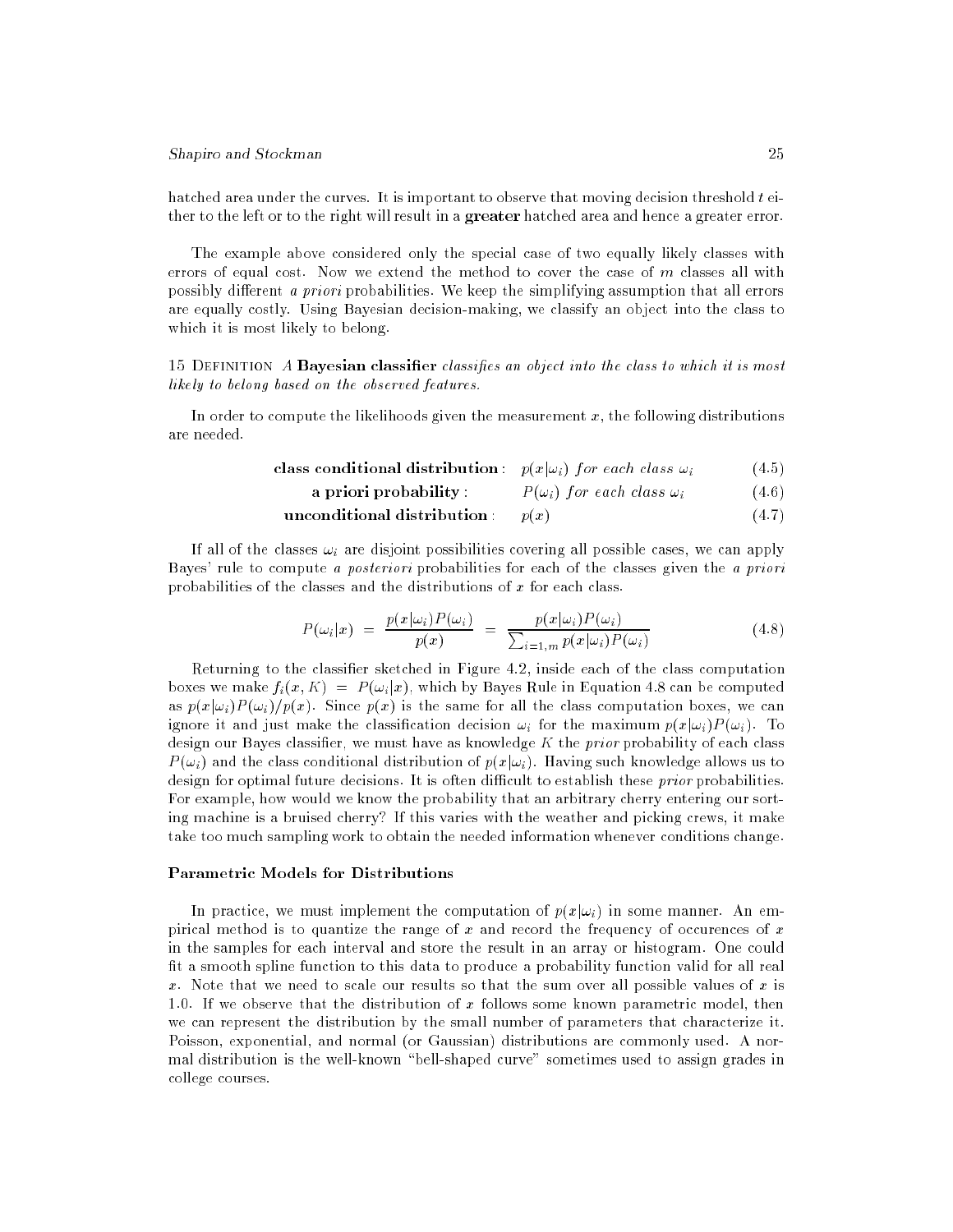16 DEFINITION A normal distribution characterized by mean  $\mu$  and standard deviation  $\sigma$  is defined as follows.

$$
p(x) = N(\mu, \sigma)(x) = \frac{1}{\sqrt{2\pi}\sigma} exp[-\frac{1}{2}(\frac{x-\mu}{\sigma})^2]
$$
\n(4.9)

A reference in statistics can be consulted for use of the  $\chi^+$  test to decide whether or not the sample data can actually be modeled well using the normal (or other) distribution. (For example, see the text by Hogg and Craig in the references.) It is easy to compute the mean and standard deviation from sample data and hence derive a normal distribution model. Many implementations will use the normal model because of its simplicity and because of other convenient mathematical properties, even when it is known to be a coarse approximation to the actual data.

### Exercise 5

How could we estimate the following a priori probabilties? (a) that a customer in a market will buy spinach; (b) that a person at an ATM machine is an imposter; (c) that a just picked dark red cherry is bruised; (d) that a person over 40 years old has stomach cancer?

By using a *parametric model*, such as the normal distribution, to model a distribution of class samples, simple formulas are available for comparing probabilities for Bayesian decision-making as implemented in Figure 4.2. Once the distributions  $p(x|\omega_i)$  are known for each class i, Figure 4.16 can be used to set the thresholds on values of x to separate the classes. Moreover, the probability model can be directly used to estimate the probability of error because there is now a formula for the error regions shown in Figure 4.15.

Exercise 6 classifying coins B

Refer to the previous exercise, which required measuring diameter and thickness of U.S. coins. Use the data for only the pennies, nickles, and dimes. (a) Let feature  $x$  be the thickness of the coin. Compute the mean and stardard deviation for each of the three classes. Are there thresholds  $t_1$  and  $t_2$  that would separate the classes and give an overall error rate of less than  $5\%$ ? Explain. (b) Repeat (a) using x as the diameter of the coin.

# 4.11 Decisions using Multidimensional Data

In many real-world problems being tackled today, a dimension of  $d = 10$  or more is common. As we saw previously, the Nearest Neighbor Classification procedure is defined for feature vectors of any dimension d. There are parametric probability models for multidimensional feature vectors  $\mathbf{x}$ ; the reader should consult the references for their mathematical treatment. Here, we abstractly discuss the concept of multidimensional structure. A good intuitive grasp will reach a long way into the exciting current research cited in the references.

Consider two classes of samples in three dimensions, each shaped like a tree, with the two trees growing together. Class one data is shaped like a maple tree and is approximately a large sphere. Class two data is shaped like a pine, taller and much narrower than the maple, it is approximately an ellipsoid with major axis much larger than its two minor axes. Class one samples correspond to the leaves of the maple, while class two samples correspond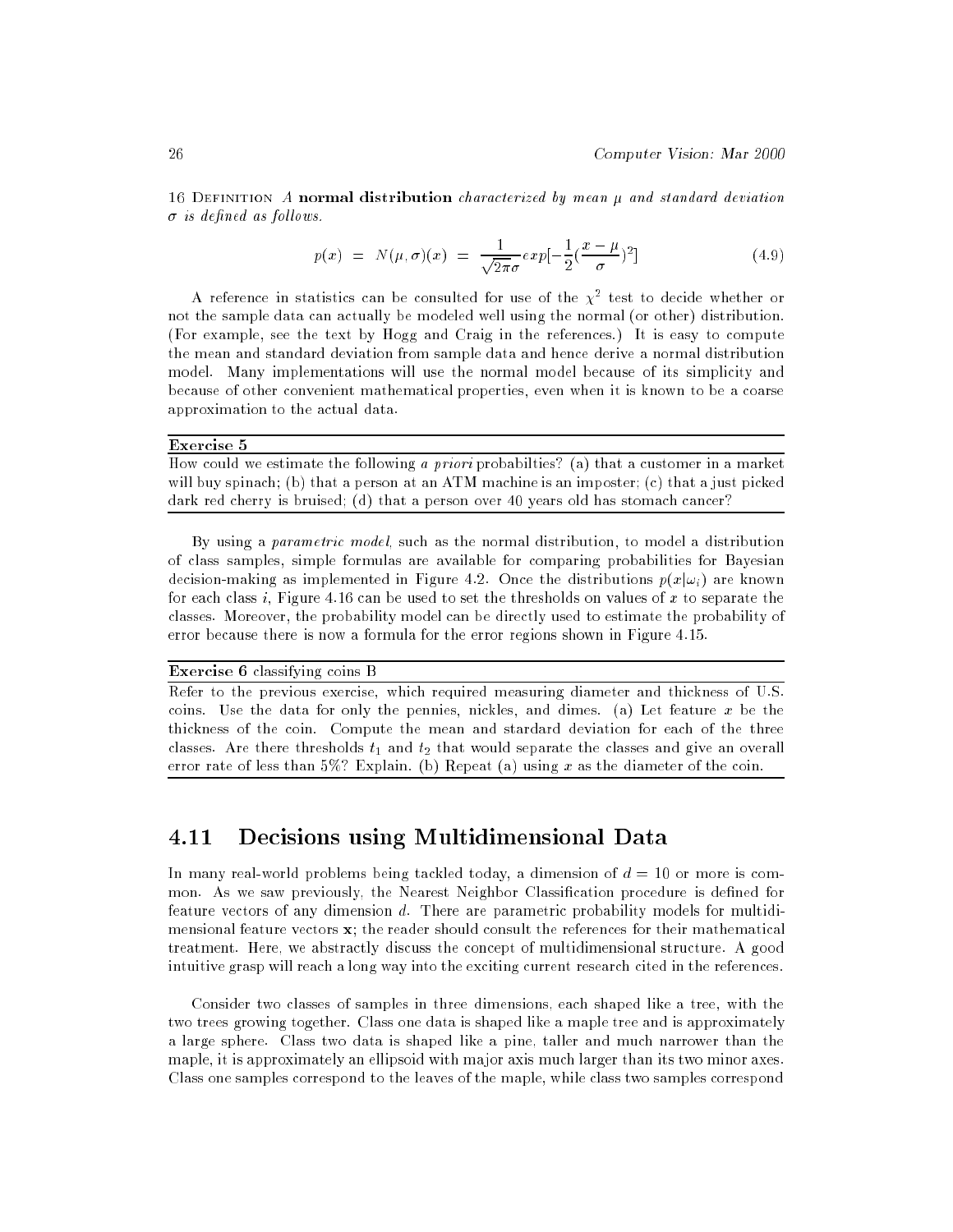

Figure 4.16: Normal distribution with mean  $\mu = 0$  and standard deviation  $\sigma = 1$ .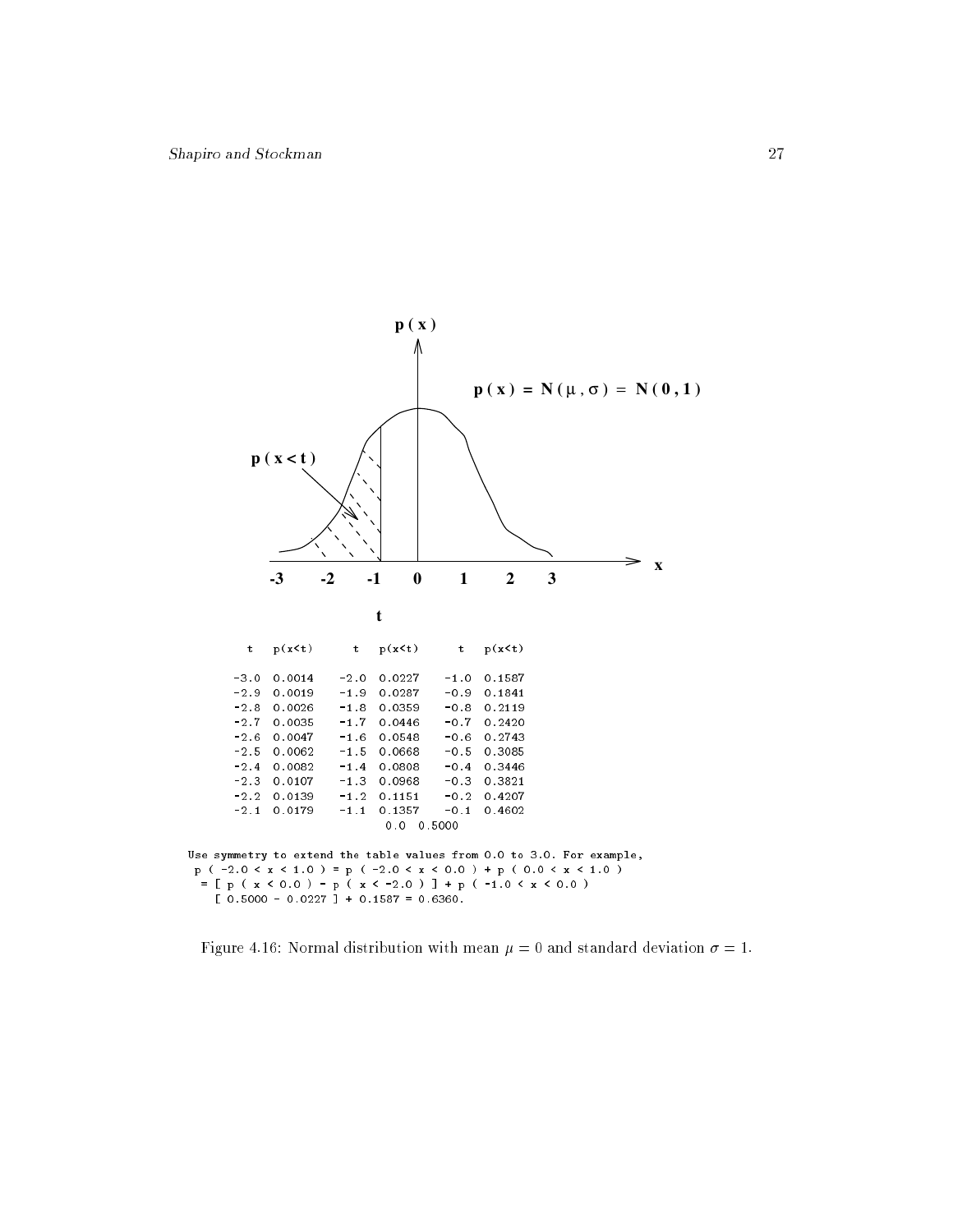### Exercise 7 On error rates due to thresholding

This exercise deals with the potential error in area computations due to the thresholding of an image in an attempt to separate an object from background. Make the following set of assumptions.

- $\bullet$  The image of some object covers PRECISELY 3932 pixels of the  $512x512$  pixel image. (There are no mixed pixels; object boundaries correspond to pixel boundaries exactly. There is no blurring of neighboring pixels due to the lens.)
- Due to variations in its surface, the intensity of pixels of the image of the object is distributed as N(80,5) (this means normally distributed with mean 80 and standard deviation 5).
- $\bullet$  Similarly, background intensity is distributed as  $N(50,10)$ .
- The grey level of any single pixel is determined without regard to the grey level of neighboring pixels.
- 1. If the image is thresholded at intensity 70 so that  $LABEL[r, c] = 1$  if  $I[r, c] > = 70$ and LABEL[ $r,c$ ] = 0 otherwise, what is the expected number of pixels labeled as OBJECT?
- 2. Where in the image are the pixels labeled BACKGROUND that truly should be OB-JECT? (These are "false dismissals".)
- 3. Where in the image are the pixels labeled OBJECT that truly should be labeled BACKGROUND? (These are "false alarms".)
- 4. What is the percentage error expected in the computation of object area by merely counting the number of '1' pixels in the labeled image?
- 5.  $*$  Now suppose that *salt and pepper noise* is removed from the labeled image by creating a new image where any pixel is replaced by the values of the neighbors if all 4-neighbors have the other value. What is the percentage error expected in the computation of object area by merely counting the number of '1' pixels in this new labeled image?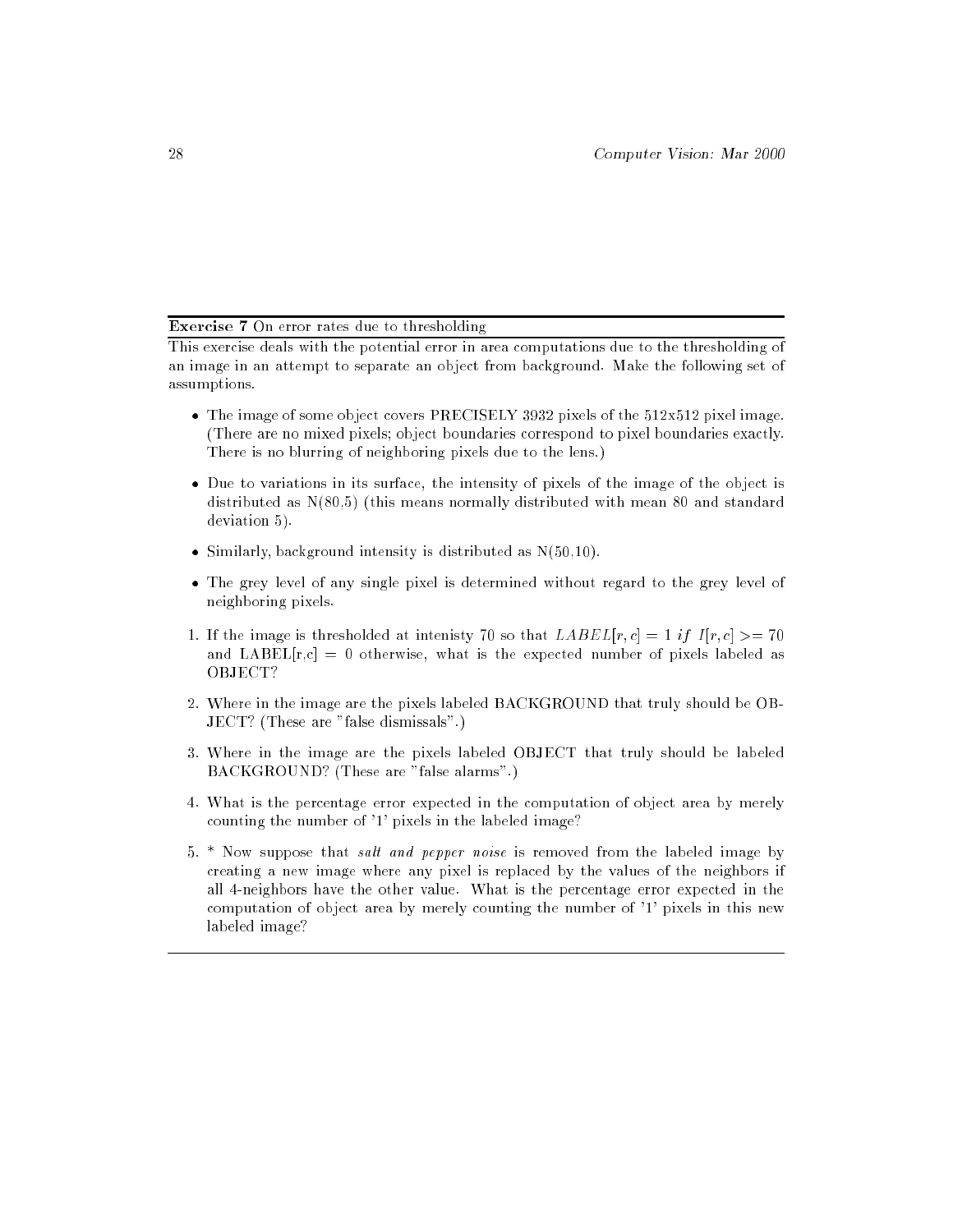to the needles of the pine. Moreover, suppose the pine tree grows through the crown of the maple and well above it. The problem of classifying an unknown 3D feature vector x requires relating it to the known sample structure in the 3D space. If  $x$  is within the crown of the maple, but not near the trunk of the pine, then  $x$  is more likely to be maple (class one). On the other hand, if  $x$  is outside the crown of the maple or close to the trunk of the pine, then x is more likely to be pine (class two). There are positions in the space that are ambiguous because the samples of the two classes overlap. The most important point is that an understanding of the structure of the samples in the d-dimensional space allows us not only to make informed decisions but also to understand our errors. The structure of the space can be represented by a large database of samples, data structures summarizing subsets of samples, or by parameterized geometric models of subsets of samples.

A second 3D example is also illuminating. Assume that the samples of class one are structured as a coil spring, or helix, and that the samples of class two are structured as a pencil, or rod, positioned as the axis of the helix. (Or, imagine two coil springs intertwined as they might be in a bin in a hardware store.) These classes are highly structured, in fact, are one-dimensional, and can be easily separated once their structure is known. A nearestmean classifer is useless because the means are the same. Rescaling any of the dimensions is not going to work either because the samples will still be intertwined. Nearest neighbor classication will work, but we'll need to store a lot of samples. A practical alternative is to approximate the helical data by a union of many rods. A rod can be represented simply as a cylindrical section. Classication can be done by simple geometrical computations that check to see if unknown  $x$  is within any of the cylinders. A better alternative is to use a formula for the helix parameterized by its axis, radius, and rate of climb.

We note some important points in leaving these thought experiments. First, it is important to capture the intrinsic structure and dimensionality of the sample data. Structure can be represented by geometrical or statistical models: having models allows simple computations for our decisions as opposed to searching a large unstructured data base of samples. Secondly, the natural structure of the data may not be aligned with the axes of our measurement space. For example, the axis of the pine tree or the helix need not be along any of the axes  $\mathbf{x}[1], \mathbf{x}[2]$  or  $\mathbf{x}[3]$ . Methods for discovering structure or transforming coordinates are given in the references.

#### Machines that Learn  $\bf 4.12$

We pause to summarize the important point that the methods discussed in this chapter provide a basic type of machine learning called supervised learning. We have assumed that labeled samples were available for all of the classes that were to be distinguished; in other words, the teacher knew the structure of the data and the desired outcomes. Unsupervised learning or clustering can also be done; in unsupervised learning, the machine must also determine the class structure, that is, what the classes are and how many there are. The reader can consult the references to study this topic.

When nearest-neighbor classication is done, all the data samples are merely input into the memory and then accessed in order to recognize an unknown object. The recognition behavior of the machine is completely determined by the training data. When parametric models are used, the parameters of the class models are learned from the training data and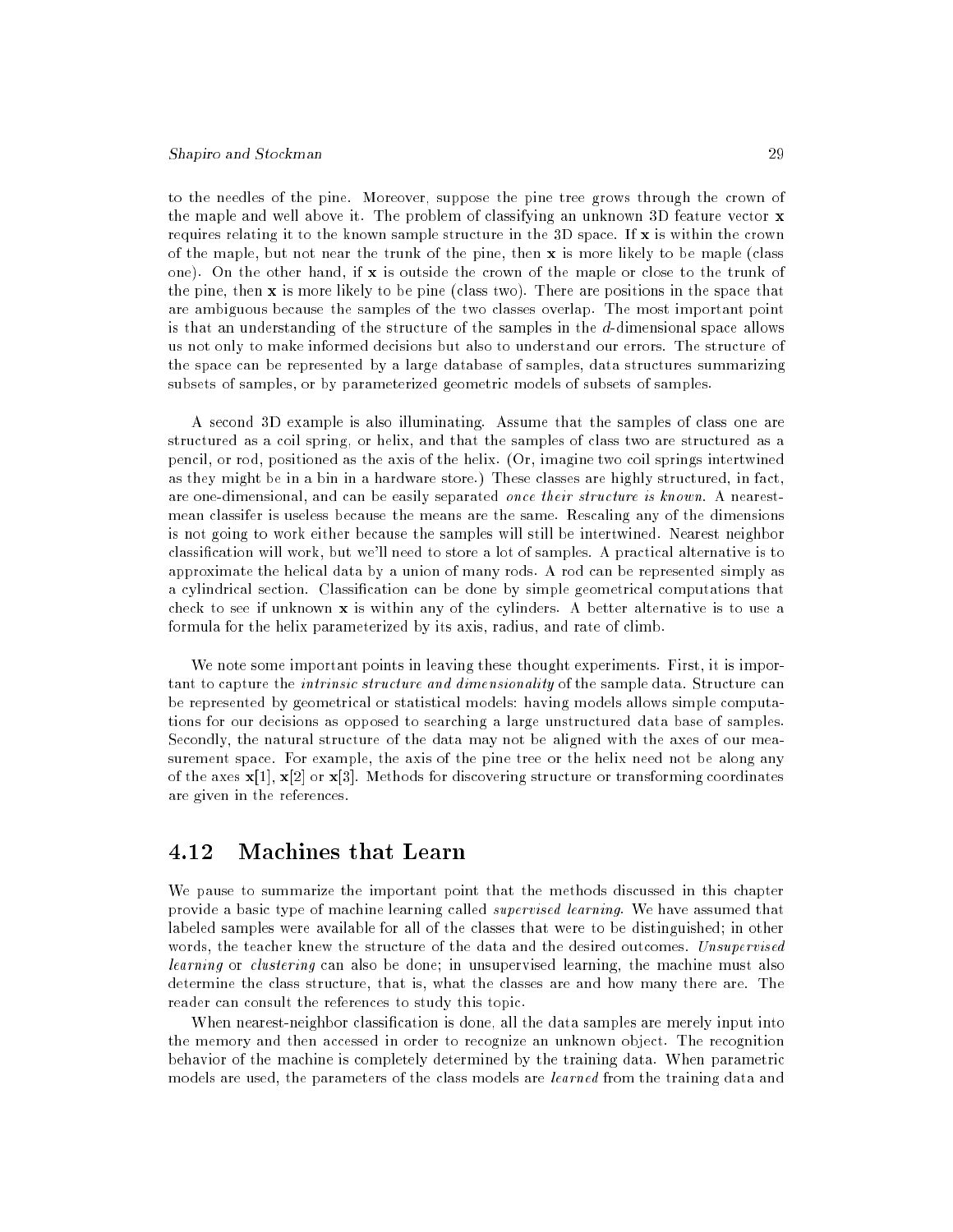then are used to model the entire space of possible objects. In the optional section below, supervised learning is achieved using discriminant functions that are designed to model the neurons of living organisms. Machine learning is currently an area of intense research and development, which the reader is encouraged to explore with additional reading.

#### 4.13 ∗ **Artificial Neural Nets**

Because of their learning capability, neurons of living organisms have been studied for application to machine learning. A simple model of a neuron is shown in Figure 4.17. Although the model is only an approximation to what is known from biology, it has become very important in its own right as a model for computation. Networks of such model neurons, called *artificial neural networks or ANNs*, have proved to be successful in many machine vision problems, especially because of their learning capability. ANNs can learn the complex structure of samples in multidimensional space using less memory than what is needed for nearest neighbor classication and can be implemented for massively parallel computation. Only a limited introduction to ANNs is given here; for more information about this large and still rapidly growing area, consult the references.





Figure 4.17: Simple model of a neuron and two possible output conditioning functions

### The Perceptron Model

As Figure 4.17 shows, the neuron  $(AN)$  receives its d inputs  $\mathbf{x}[i]$  via dendritic connections from other neurons, perhaps sensor cells. The cell body sums the inputs after multiplying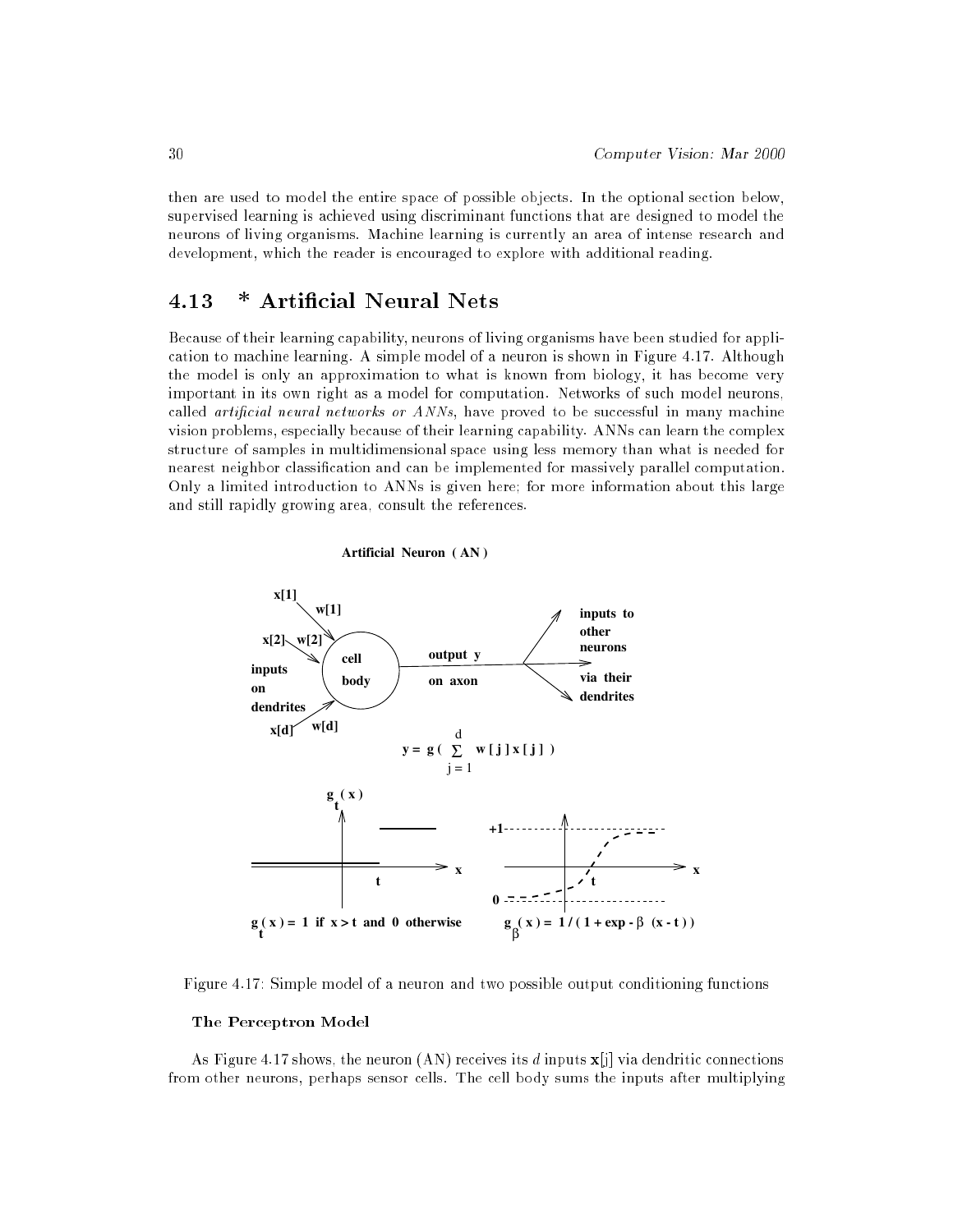each by a gain factor  $\mathbf{w}[j]$ . The neuron output y is sent along the single axon, which eventually branches into many dendritic connections, providing input to other neurons in the neural net. One model for determining y from the summed scaled inputs to the cell is to compare the sum with a threshold t and output  $y = 1$  if the sum exceeds the threshold and output  $y = 0$  otherwise. This binary output behavior is shown in the lower left of Figure 4.17. To get a smooth output behavior between 0 and 1, the sigmoid function, shown in the lower right of the figure, can be used. The parameter  $\beta$  is the slope or gain at  $x = t$ , which determines how the input value is scaled to compute the output value near  $x = t$ . For notational and programming convenience, the negative of the threshold t for the neuron is stored as  $\mathbf{w}[0]$  and its corresponding input  $\mathbf{x}[0]$  is set to 1.0 giving Equation 4.10. The neuron learns by adapting the weights  $w[j]$  to the input vectors x that it experiences.

$$
y = g(\sum_{j=0,d} w[j]x[j])
$$
\n(4.10)

### Exercise 8 simulating an AN

(a) Study the behavior of an AN with two inputs  $\mathbf{x}[1]$  and  $\mathbf{x}[2]$ , with weights  $\mathbf{w}[1] = 0.8$ and  $\mathbf{w}[2] = 0.3$ , threshold  $t = 1.0$ , and step function  $g(x)$  at the output. Make a plot of the results by plotting a '1' when the output is 1 and a '0' when the output is 0 for the 16 possible input combinations where both  $\mathbf{x}[1]$  and  $\mathbf{x}[2]$  take values 0,1,2,3. (b) Create another plot, this time using the smooth sigmoid function with  $\beta = 4$ , keeping all other elements of the problem the same. Note that the outputs will now be real numbers rather than just 0 or 1.

### Exercise 9 AND, OR, and NOT gates using an AN

- 1. Design a single AN that has the same behavior as an OR gate. Let  $\mathbf{x}[1]$  and  $\mathbf{x}[2]$  be the two inputs that can have Boolean values of 0 or 1 only. The output of the AN should be 1 when either or both of the inputs have value 1, and should be 0 when both inputs are 0. Recall that  $\mathbf{x}[0] = 1$  and that the threshold is  $-\mathbf{w}[0]$ . Complete the set of weights to define the AN. Plot the four input combinations using 2D axes and show the decision boundary implemented by the AN.
- 2. Repeat the above question for an AND gate. The output of an AND gate is 1 only when both inputs are 1.
- 3. Show how a single input AN can behave as a NOT gate. If the input to the NOT gate is 0 then the output is 1, and if the input is 1 then the output is 0.

The computational capability of the simple articial neuron is of great interest both in theory and practice. From Exercise 9 we learn that an AN can model AND, OR, and NOT gates. The significance of this is that  $\arg B$  Boolean function can be implemented by cascading several ANs. From Exercise 10 we learn that a single AN cannot even implement the simple exclusive or function. Many other important functions cannot be implemented by a single AN: results published by Minski and Pappert (1987) discouraged research for a period. After a few years there was a spate of successful work with multilayer ANNs, which are more complex and not as limited in computational capability. We leave the theory of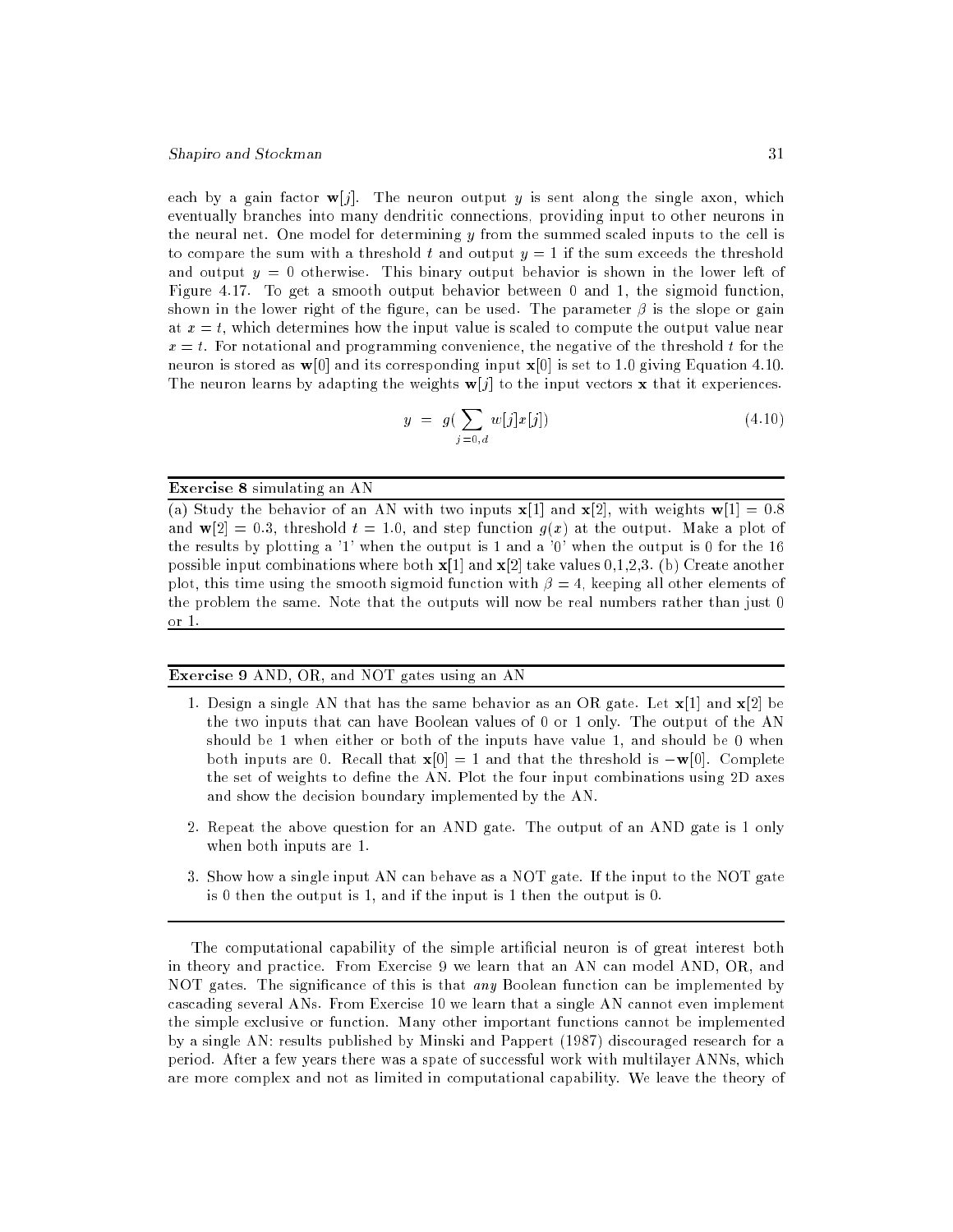the computational capabilities of ANNs to further reading and return to look at a simple version of a training algorithm for a single AN.

Assume that two classes of 2D samples can be separated by a line: this would be the case for Figure 4.4 if we removed the single 'X' and 'O' from the overlap area. Clearly, one could take the parameters of the separating line and construct a neuron to make the classification decision. For 3D samples, we would use a separating plane; in  $d$  dimensions, we would need a hyperplane, but the concept and construction would be the same. Rather surprisingly, if a separating hyperplane exists for a two-class problem, then a simple learning algorithm exists to find the hyperplane formula from training samples from the two classes. The algorithm is given below. Proof that the algorithm converges to a separating hyperplane is beyond the scope of this text but can be found in Duda and Hart (73).

The perceptron learning algorithm begins with a random set of weights (including the threshold). It cycles through the labeled samples <sup>x</sup> and whenever the weight vector (perceptron) gives a positive output for a sample from Class 1, it subtracts gain  $\star \times$  from the weight vector. Similarly, if there is a negative output for a sample from Class 2, then gain  $*\times$  is added to the weight vector. This policy moves the current separating line in the appropriate direction according to what was learned from the current sample. The gain controls the size of the change. The procedure training pass carries out these adjustments. After all training samples are processed in one pass, the procedure check\_samples is called to count how many samples are misclassified by an AN with these weights. If none are misclassified, then the algorithm exits with a solution. Otherwise, if the maximum allowed passes have not been done, then another training pass is made, this time with a halved gain factor. There are other implementations of the detailed control for the general algorithm.

Figure 4.18 shows the output from a program that implements the perceptron learning algorithm. By construction, all the Class 1 samples are below the line  $y = 1 - x$ , while all Class 2 samples are above that line. There is a corridor of space between these samples and the algorithm very quickly finds the line  $-1 + 5/4x_1 + 5/4x_2 = 0$  to separate the classes. As the output shows, each sample from Class 1 produces a negative response while each sample from Class 2 produces a positive response.

Although the basic learning algorithm is simple, there are some nontrivial aspects. (1) What sequence of samples should be used to learn fast? Theory states that to guarantee convergence, each sample may have to be presented an arbitrary number of times. Some algorithms repeat training on a given sample until it is correctly classied and then move on to others.  $(2)$  Convergence will be affected by the gain factor used. The program used for the example output halved the gain factor with each pass through all the training samples. (3) For better performance on future samples, it may pay for the algorithm to search for a best line between the classes rather than just any line. (4) When training is taking a long time, how can we know whether or not it is due to the samples being inseparable? (5) How can we modify the learning algorithm so that in the case of samples that are linearly inseparable, we can find a line that yields the least misclassifications? These issues are left for possible outside research and experiments by the reader.

### The Multilayer Feed-forward Network

A feed-forward network is a special type of ANN where each neuron in the network is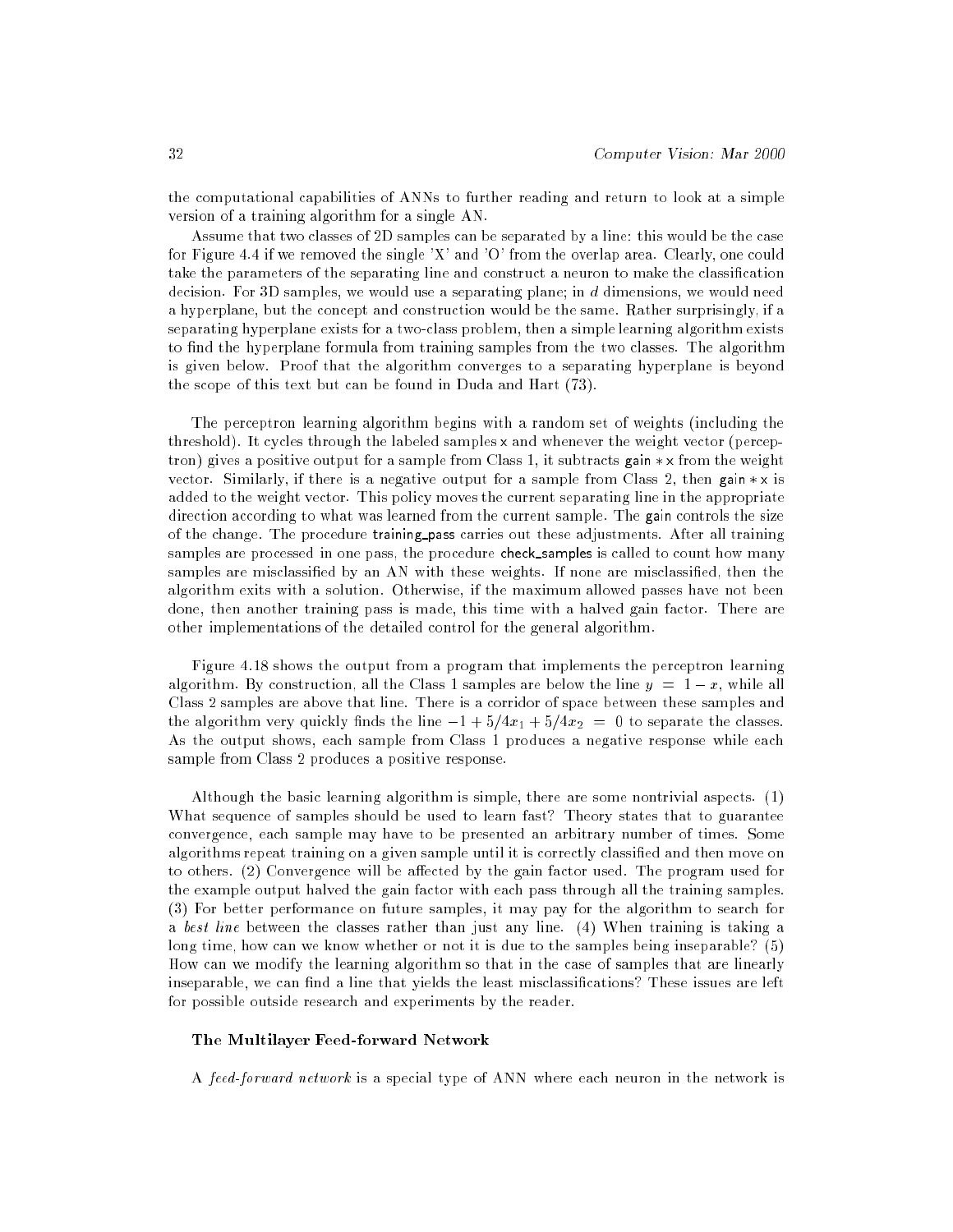```
Compute weight vector w to discriminate Class 1 from 2.
S1 and S2 are sets of n samples each.
gain is a scale factor used to change w when x is misclassified.
max passes is maximum number of passes through all training samples.
       procedure Perceptron Learning(gain; max passes; S1; S2)
        f
       input sample sets S1 and S2;
       choose weight vector w randomly;
       "let NE be the total number of samples misclassified"
       NE = \text{check\_samples} (S1, S2, w);while (NE > 0 and passes \langle \text{max} \ranglef
             training pass (S1, S2, w, gain);NE = \text{check\_samples} ( S1, S2, w);
             gain = 0.5 * gain;passes = passes + 1;
           g
       report number of errors NE and weight vector w;
       \mathcal{F}procedure training pass (S1, S2, w, gain);f
          for i from 1 to size of Sk
           for the contract of the contract of the contract of the contract of the contract of the contract of the contract of the contract of the contract of the contract of the contract of the contract of the contract of the contra
              "scalar, or dot, product \circ implements AN computation"
             take next x from S1;
             if (w \circ x > 0) w = w - gain * x;take next x from S2;
             if (w \circ x < 0) w = w + gain * x;ļ
           g
       \mathcal{E}
```
Algorithm 3: A Perceptron Learning Algorithm for two linearly separable classes

Exercise 10 Perceptron to implement exclusive or (XOR)

Show that a single AN cannot make the exclusive OR decision by plotting the following input data and trying to find a separating line. The inputs giving a positive response are  $(0, 1)$ ,  $(1, 0)$  and the inputs giving a negative response are  $(0, 0)$ ,  $(1, 1)$ .

Exercise 11 Program the perceptron learning algorithm

Write a program to implement the perceptron learning algorithm for arbitrary d-dimensional feature vectors x. Test it using 2D vectors and show that it can learn to discriminate as an OR gate and an AND gate. Show that learning does not converge for an XOR gate. Test on the following two classes of synthetic 3D samples: Class one is some set of random points in the first octant  $(x_1, x_2, x_3)$  all positive ) while Class two is some set of points in any other octant.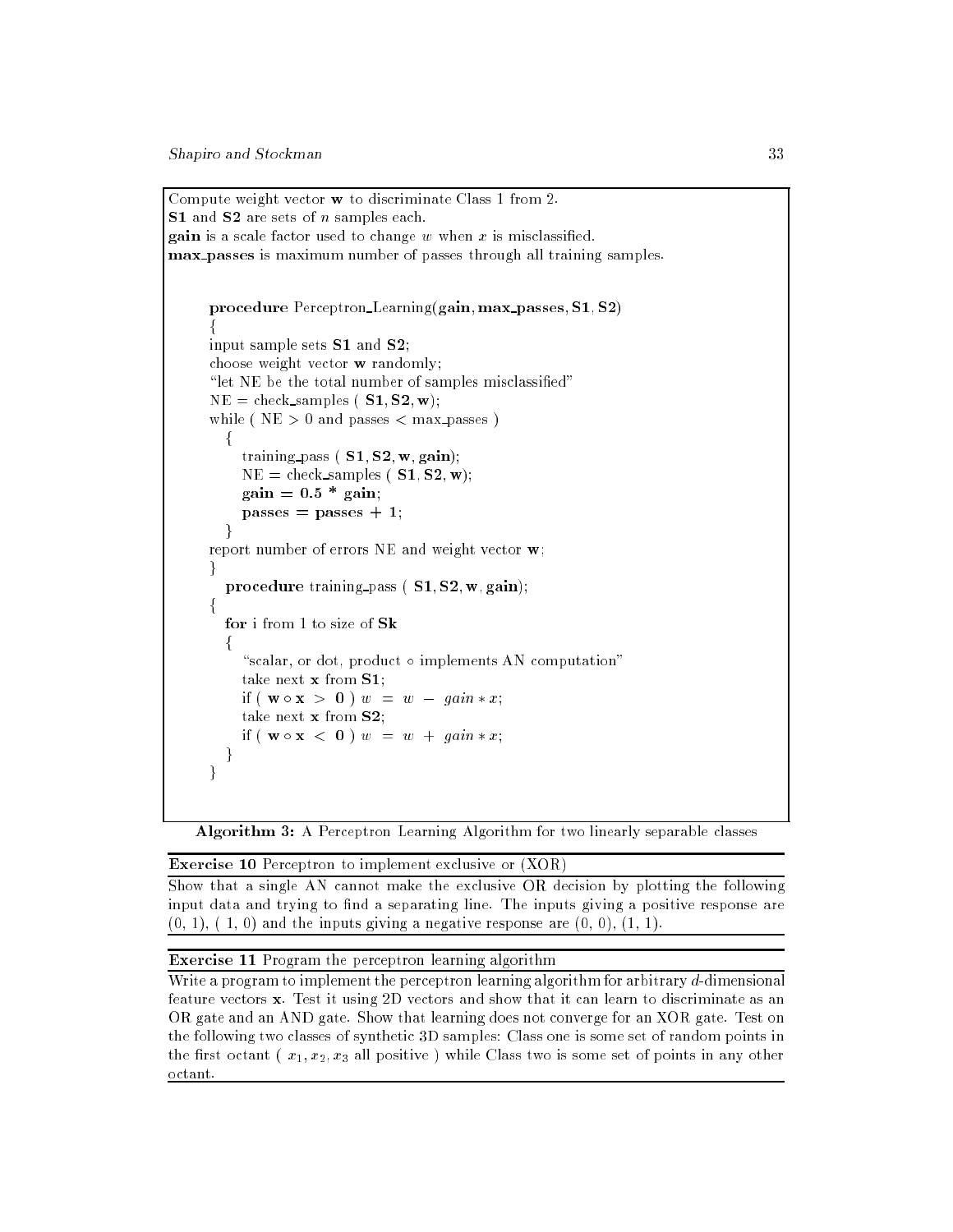```
Class 1 = \{ (0, 0.5), (0.5, 0), (0, 0, 0), (0.25, 0.25) \}Class 2 = { ( 0 , 1.5 ), ( 1.5 , 0 ), ( 0.5 , 1 ), ( 1 , 0.5 ) }
Initial gain= 0.5
Limit to number of passes= 5
Number of samples in Class1= 4; Number of samples in Class2= 4
Training phase begins with weights: -1 0.5 0.5
=====Adjust weights=====: gain= 0.5
pattern vector x = 1 0 1.5
Input Weights: -1 0.5 0.5
Output Weights: -1 0.5 1.25
===Adjust weights====: gain= 0.5pattern vector x = 1 1.5 0<br>
Input Weights: -1 0.5 1.25Input Weights: -1 0.5 1.25
Output Weights: -1 1.25 1.25
Weight Vector is: -1 1.25 1.25 Classification for Class = 1
        Input Vector x / Response / Error?
     1 0 0.5 -0.375 N
     1 0.5 0 -0.375 N
     1 0 0 -1 N
     1 0.25 0.25 -0.375 N
Weight Vector is: -1 1.25 1.25 Classification for Class = 2
        Input Vector x / Response / Error?
     1 1.5 0 0.875 N
     1 0.5 1 0.875 N
                                \mathbf{N}\overline{1}1 1 0.5 0.875 N
                                 \mathbf{N}Errors for Class1: 0 Errors for Class2: 0
Final weights are: -1 1.25 1.25
```
Figure 4.18: Output of computer perceptron learning program that learns the linear discriminant between two linearly separable classes.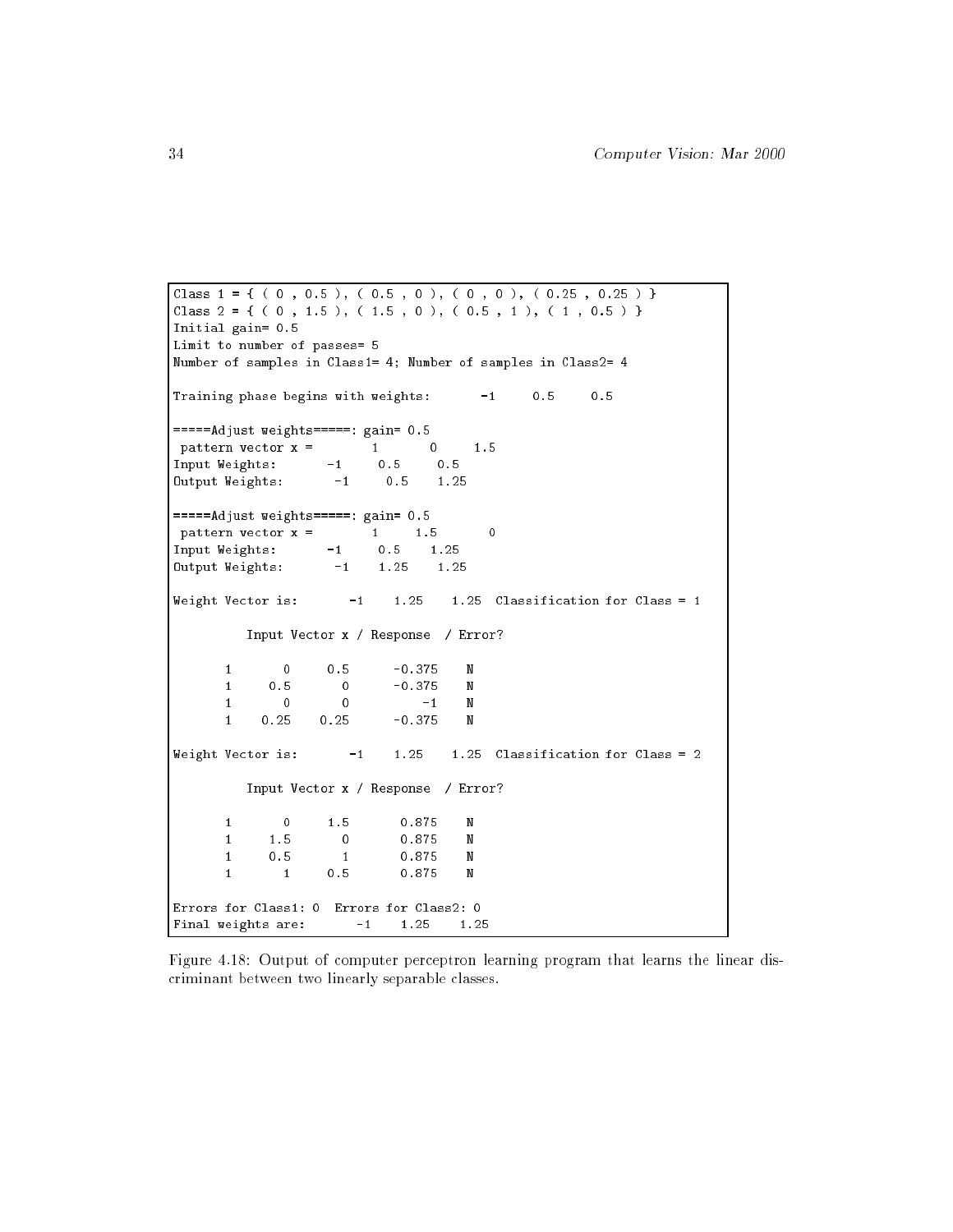

Figure 4.19: Implementation of XOR using a feedforward ANN

located at some level l. A neuron at level l receives input from all neurons of level  $l-1$  and feeds its output to all neurons at level  $l + 1$ . Refer to Figure 4.20. We can model the inputs to lowest level 1 neurons as sensor inputs and the outputs from highest level L neurons as classification results. The classification can be taken to be that c where output  $\mathbf{v}[\mathbf{c}]$  is highest; or, all outputs can be considered to be a *fuzzy classification*. ANs between levels 1 and  $L$  are called  $hidden \ units$ . There is no feedback from any level to a lower level, thus the term \feed-forward". Because of this, the ANN works like a combinational circuit in the sense that its outputs are computed from its inputs without the use of memory about the prior sequence of inputs.

Previous exercises showed that single articial neurons could have behavior equivalent to AND, OR, and NOT logic gates. This immediately implies that feed-forward layers of ANs can implement any combinational logic function. Thus, such networks are surprisingly powerful and can simulate the behavior of many different computer programs. Moreover, since ANs are not limited to Boolean values, they can represent very complex geometrical partitions of  $d$ -dimensional space and can adaptively learn such structure from training samples. Figure 4.19 shows how a feedforward ANN can compute the exclusive OR function, something that was impossible with a single AN. The first layer uses ANs to implement AND and OR as in the exercises. There is only one AN at the last level: it has weight vector  $\mathbf{w} = \begin{bmatrix} 0, -1, 1 \end{bmatrix}$  and outputs a 1 if and only if  $-1x_1 + 1x_2$  is positive. In order to see how a multilayer ANN can capture the geometric structure of a complex set of samples, the reader should do the following exercises.

Exercise 12 an ANN for a triangular class structure in 2D

Construct a feed-forward ANN that yields output of 1 for all 2D points x inside the triangle with vertices  $(3,3)$ ,  $(6,6)$  and  $(9,1)$  and output of 0 for all 2D points outside of the triangle. Use the step function version of  $g(x)$ . Hint: use three ANs at the first level to establish the class boundaries that are the sides of the triangle and use one second level AN to integrate the three outputs from the first level.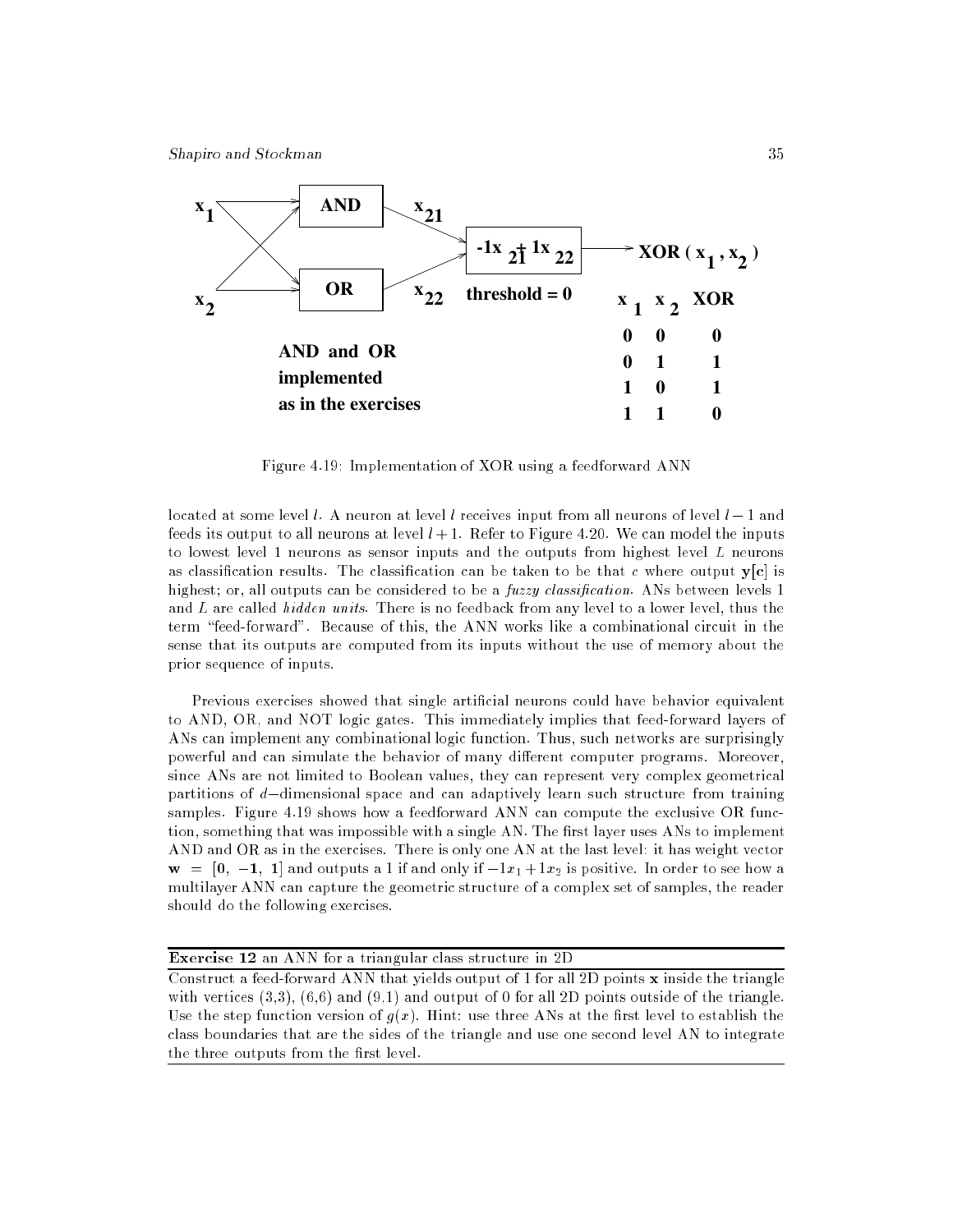| <b>Exercise 13</b> an ANN for a 3-class problem |  |  |  |
|-------------------------------------------------|--|--|--|
|-------------------------------------------------|--|--|--|

Show how a 2 layer feed-forward network can recognize 2D input vectors from the following disjoint classes. Class 1 vectors are inside some triangle; class 2 vectors are inside some square, and class 3 vectors are inside some pentagon. Using the result of the above exercise, argue that an ANN exists to recognize each individual class versus its complement (you do not have to work with specific lines or equations, just call the subnetworks *triangle, square* and  $pentagon)$ . The second layer output indicates the class of the input to the first layer.

A feed-forward network can learn by adapting its weights to a sequence of training samples during a learning phase. A learning algorithm, called the back propagation algorithm propagates classication errors from the output layers back toward the input layers. The sigmoid function is used to condition the output rather than thresholding in order to provide smooth control of the input/output relationship. Implementation and use of the back-propagation algorithm can be found in the references. Recently, the variety of successful applications of backpropagation and other learning algorithms has provided renewed excitement to the fields of both pattern recognition and machine learning. Consult the references to learn of other types of networks and their many applications.



Figure 4.20: A multilayered feed-forward artificial neural network: all neurons in level l receive input from all neurons of level  $l - 1$  and feed output to all neurons of level  $l + 1$ .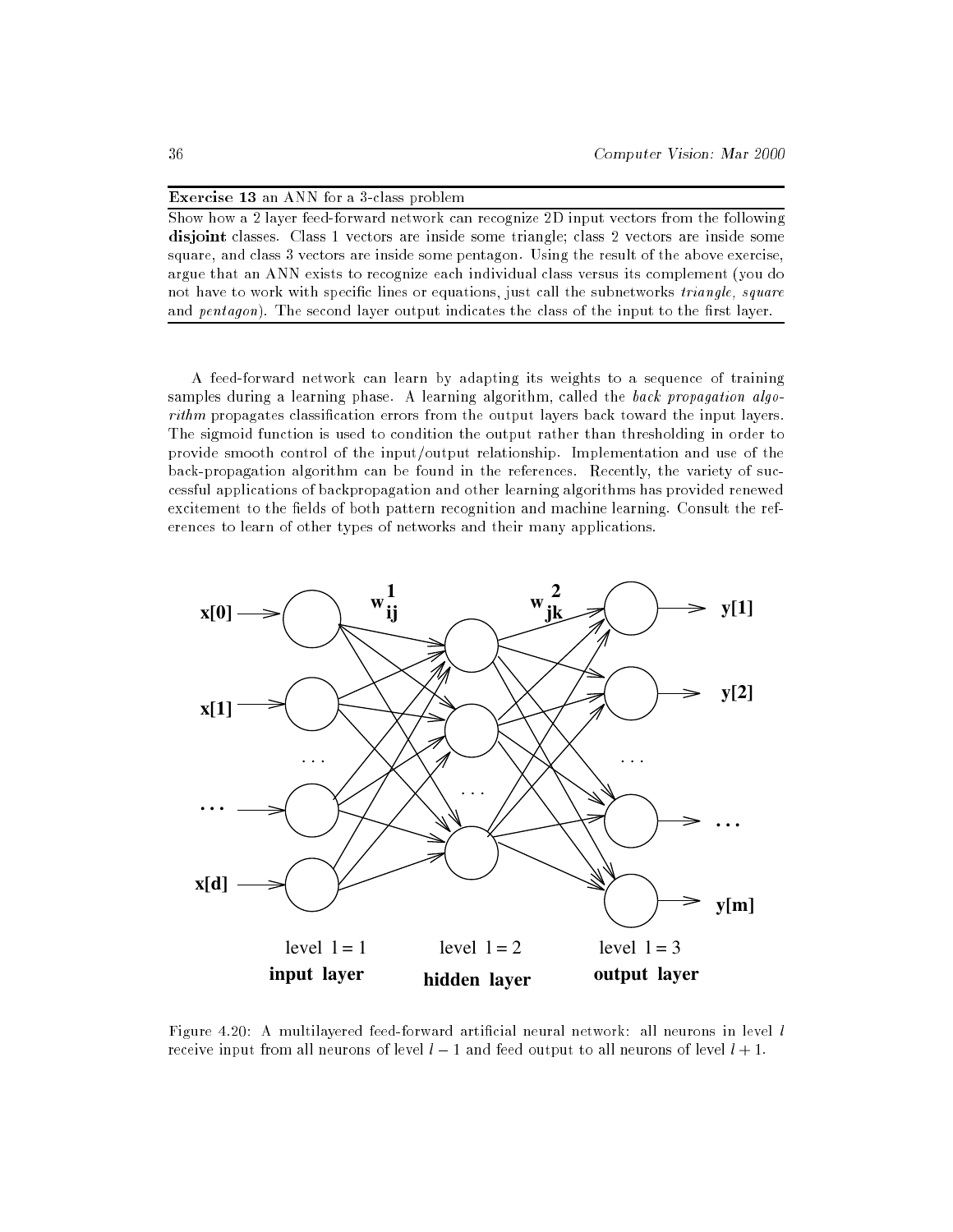#### 4.14 References

The early text by Duda and Hart (1973) is still a valuable reference for the problems and methods of classical statistical pattern recognition (there is a new edition). Another classical text is that of Fukunaga (1972,1990). These texts can be consulted for development of the Bayes classier theory for d-dimensional feature vectors and they show the importance of the covariance matrix for modeling multidimensional structure. There are several good introductory texts on probability and statistics - one is by Hogg and Craig (1970) and another is by Feller  $(1957)$  – where one can study the theory of distributions such as the normal and chi-squared distributions. Jain et al  $(2000)$  is a survey of statistical pattern recognition containing many recent citations of contributions.

The *eigenvectors* of the covariance matrix give the natural directions of ellipsoidal clusters in space, while the corresponding eigenvalues give the spread of the samples. In addition, several ways of characterizing probability density are given. The recent texts by Schalko (1992) and Schurmann (1996) cover syntactic and structural pattern recognition in addition to statistical pattern recognition. A broad but brief treatment of ANNs can be found in the tutorial by Jain et al (1996); more extensive development is available in the texts by Haykin (1994), Hertz et al (1991) and by Schurmann (1996). The text by Tanimoto (1995) gives a good treatment of neural networks within the context of other learning schemes and also shows how to use symbolic features for input: implementations for both perceptron learning and back-propagation are given in LISP. For an exciting theoretical treatment on what perceptrons can and cannot compute, consult Minsky and Papert (1989) or the original edition (1969).

- 1. R. O. Duda and P. E. Hart (1973), Pattern Classication and Scene Analysis, John Wiley and Sons, New York.
- 2. W. Feller (1957), An Introduction to Probability Theory and Its Applications; Vols I and II, John Wiley & Sons.
- 3. S. Haykin (1994), Neural Networks: a Comprehensive Foundation, MacMillan College Publishing Co., New York.
- 4. J. Hertz, A. Krogh and R. Palmer (1991), Introduction to the Theory of Neural Computation, Addison-Wesley, Reading, Mass.
- 5. R. Hogg and A. Craig (1970), Introduction to Mathematical Statistics, The Macmillan Company.
- 6. A. K. Jain, J. Mao and K. M. Mohiuddin (1996), Articial Neural Networks: A Tutorial, IEEE Computer, Vol. 29, No. 3, March 1996.
- 7. A. Jain, R. Duin and J. Mao (2000), Statistical Pattern Recognition, A Review, IEEE-TPAMI, Vol. 22, No. 1 (Jan 200)4-37.
- 8. K. Fukunaga (1990), Introduction to Statistical Pattern Recognition, 2nd ed., Academic Press, New York.
- 9. A. Kulkarni (1994), Artificial Neural Networks for Image Understanding, Van Nostrand-Reinhold, New York.